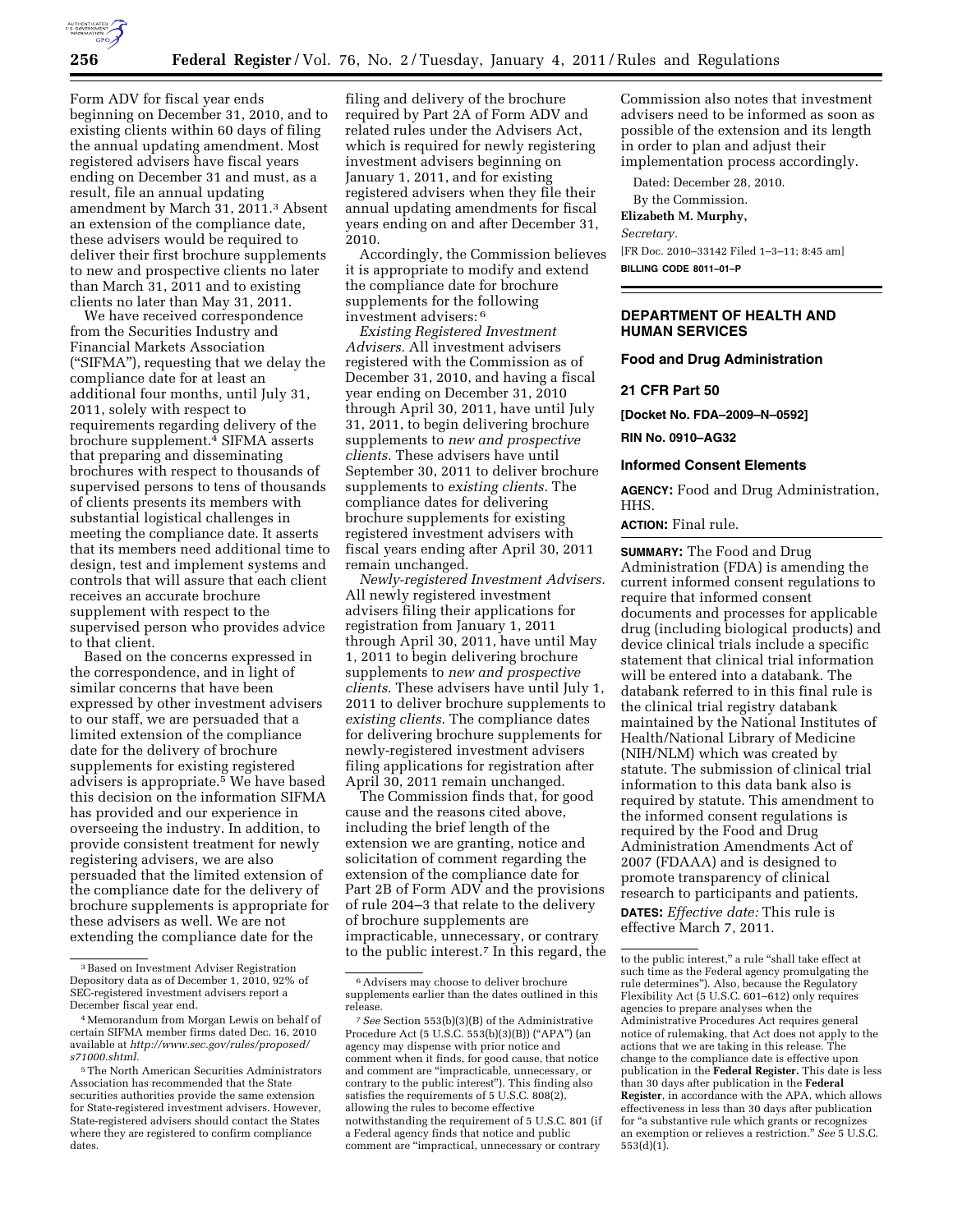*Compliance date:* The compliance date of this final rule is March 7, 2012, for clinical trials that are initiated on or after the compliance date. See section III of this document for an additional explanation of the compliance date and required implementation of this final rule.

#### **FOR FURTHER INFORMATION CONTACT:**

Jarilyn Dupont, Office of Policy, Office of Commissioner, Food and Drug Administration, 10903 New Hampshire Ave., Bldg. 32, rm. 4248, Silver Spring, MD 20993–0002, 301–796–4830.

# **SUPPLEMENTARY INFORMATION:**

#### **Table of Contents**

I. Introduction

- II. Overview of the Final Rule
- III. Compliance Date
- IV. Comments on the Proposed Rule
- V. Legal Authority and Enforcement
- VI. Environmental Analysis
- VII. Analysis of Impacts
- VIII. Paperwork Reduction Act
- IX. Federalism
- X. References

# **I. Introduction**

In the **Federal Register** of December 29, 2009 (74 FR 68750), FDA issued a notice of proposed rulemaking (NPRM) to amend 21 CFR 50.25, its regulations governing informed consent documents and processes. This final rule revises the current informed consent regulations to require a new element for informed consent documents and processes that will inform the potential clinical trial participant that information about applicable clinical trials has been, or will be, entered into a databank that is publicly accessible at *[http://](http://www.ClinicalTrials.gov) [www.ClinicalTrials.gov](http://www.ClinicalTrials.gov)*. (*See* section IV.F of this document for a discussion of applicable clinical trials.) The final rule adds this requirement in a new paragraph, § 50.25(c), and redesignates existing paragraphs.

This final rule is issued under section 801 of FDAAA (Pub. L. 110–85, September 27, 2007), which requires that information on an applicable clinical trial be submitted to NIH for inclusion in the clinical trial registry databank. This section also requires that the Secretary of the Department of Health and Human Services (HHS) update certain informed consent regulations to mandate that informed consent documents and processes include a statement that the required clinical trial information has been or will be submitted for inclusion in the registry databank. The current informed consent regulations do not include provisions similar to those required by FDAAA. (*See* parts 50 and 312 (21 CFR

parts 50 and 312) and 21 CFR  $812.2(b)(1)(iii)$  and  $812.25(g)$ ).

Section 801 of FDAAA amends the Public Health Service Act (the PHS Act) to require the Secretary, acting through the Director of NIH, to expand the existing clinical trial registry databank established under section 113 of the Food and Drug Administration Modernization Act (FDAMA), enacted November 21, 1997 (Pub. L. 105–115 currently codified at 42 U.S.C. 282(i)). The new provision requires the Director to ensure that the databank is made publicly available through the Internet and to expand the databank to require the submission of specified information for applicable drug clinical trials and applicable device clinical trials. (The term ''drug'' includes biological products regulated under section 351 of the PHS Act (42 U.S.C. 262).) The provision also requires the Secretary of HHS to ensure that the databank includes links to results information for those clinical trials that form the primary basis of an efficacy claim or are conducted after the drug involved or device involved is cleared or approved. In addition, section 801(b)(3)(A) of FDAAA states:

NEW DRUGS AND DEVICES.— INVESTIGATIONAL NEW DRUGS.— Section 505(i) of the Federal Food, Drug, and Cosmetic Act (21 U.S.C. 355(i)) is amended in paragraph (4), by adding at the end the following: ''The Secretary shall update such regulations to require inclusion in the informed consent documents and process a statement that clinical trial information for such clinical investigation has been or will be submitted for inclusion in the registry data bank pursuant to subsection (j) of section 402 of the Public Health Service Act.''

#### **II. Overview of the Final Rule**

We considered all of the comments to the NPRM and the additional data and accompanying materials submitted with the comments. We also consulted with our internal experts on informed consent documents and processes as well as our internal experts in communicating health-related information to the public, clinical trial participants, and patients in evaluating the required statement.

In response to the comments, and based on our internal reconsideration of the proposed requirements in the NPRM, we have amended the specific language of the statement required to be included in informed consent documents and processes. The mandatory statement is now shorter, less complex, and more understandable for potential clinical trial participants. Specific terms that are not commonly used by lay persons, or were deemed to be misleading or confusing, have been clarified and simplified. The mandatory

statement has been revised to facilitate understanding while maintaining the purpose of the statutory provision.

In response to comments expressing confusion and/or concern over the proposed placement of the new requirement as a ''basic'' element of informed consent under § 50.25(a), a new paragraph (c) has been added and the existing paragraphs have been redesignated. This separate new paragraph emphasizes the unique basis of the new element—required only for applicable clinical trials—as compared with existing basic elements which align with various ethics codes and apply to all clinical investigations regulated by FDA and clinical investigations that support applications for research or marketing permits for products regulated by FDA.

New paragraph § 50.25(c) interacts with all other requirements of part 50 as do the other requirements and provisions of § 50.25. Similar to other informed consent elements, it is subject to the regulations governing documentation of informed consent (§ 50.27) and Institutional Review Board (IRB) waivers (§ 56.109(c)(1) (21 CFR 56.109)). When a short form written consent document is chosen  $(\S 50.27(b)(2))$ , a short form and written summary must be provided to the clinical trial participant. All of these are considered ''informed consent documents'' and must contain the new statement (Ref. 1). For example, if an IRB waives the requirement for a signed written consent form under  $§ 56.109(c)(1)$ , and requires "the investigator to provide subjects with a written statement regarding the research,'' this written statement is considered a part of the documentation of ensuring the informed consent of the participant and thus, it must include the new statement (§ 56.109(d)).

#### **III. Compliance Date**

In response to comments, and after consideration of the intent and purpose of the new statutory requirement, we have determined that the compliance date of new § 50.25(c) will be 1 year after the effective date of this final rule for all informed consent documents and processes related to a clinical investigation that is initiated on or after the compliance date of this rule. In section IV.B of this document we provide, in our responses to the comments made concerning the effective date, additional explanation of the application of the compliance date to particular clinical investigations.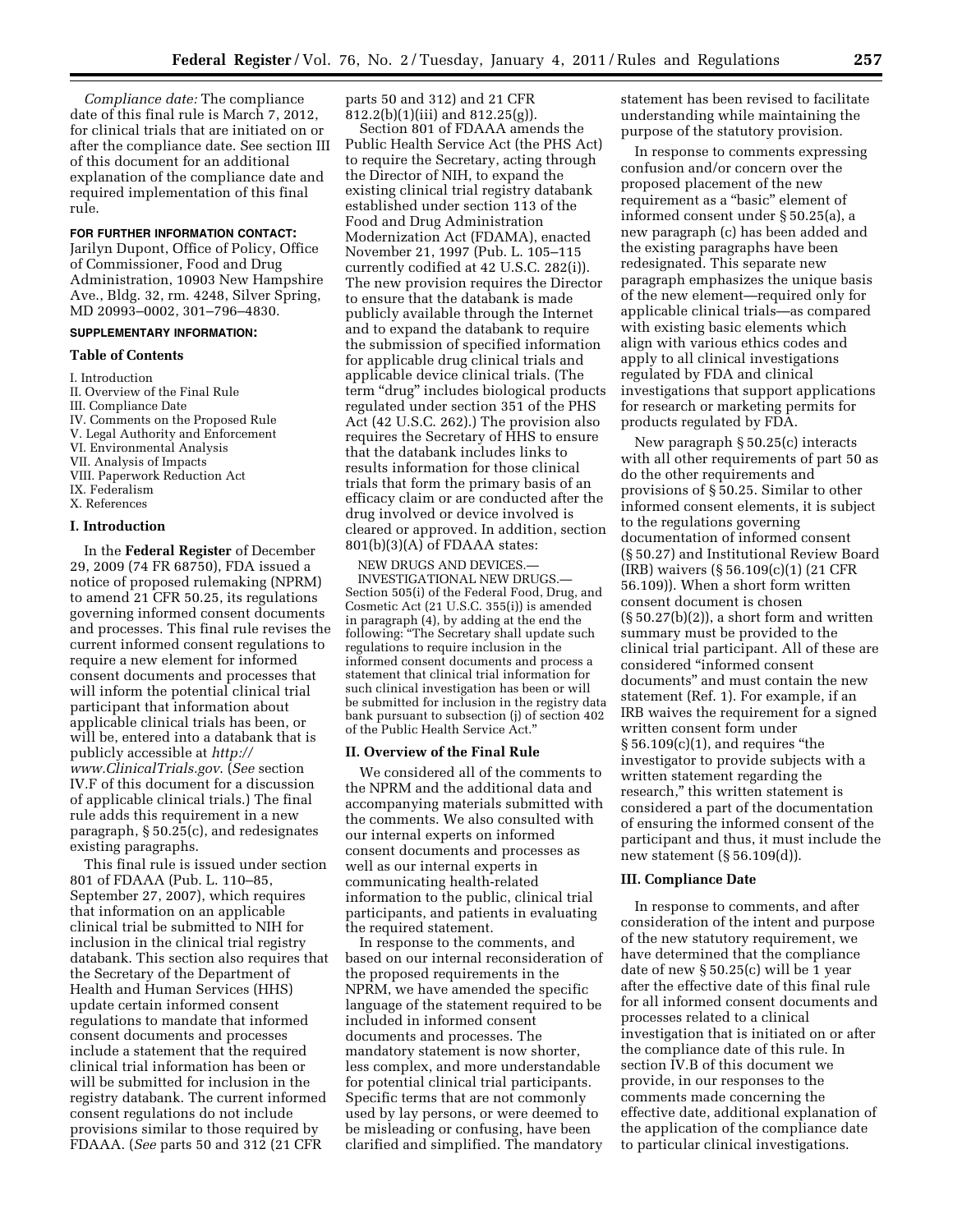## **IV. Comments on the Proposed Rule**

We received 68 comments on the NPRM. Comments were received from IRBs, academic research centers, clinical investigators, physicians, health care professional societies, trade organizations representing clinical research organizations, drug and device sponsors, blood banks, clinical research organizations, research hospitals, medical device manufacturers, nonprofit organizations for ethical research, patient advocacy organizations, health care attorneys, pharmacy and law students, and others.

To make it easier to identify comments and our responses, the word "Comment," in parentheses, will appear before each comment, and the word "Response," in parentheses, will appear before each response. We also have numbered the comments to make it easier to distinguish between comments; the numbers are for organizational purposes only and do not reflect the order in which we received the comments or any value associated with the comment. We have combined similar comments under one numbered comment.

# *A. General Comments*

(Comment 1) We received comments that objected to adding any statement to informed consent documents about submitting information to the databank to be posted on the ClinicalTrials.gov Web site. The principal reasons given for these objections were that the additional statement: (1) Lengthens already lengthy informed consent documents, exacerbating potential participants' confusion and anxiety upon reading consent forms; (2) unnecessarily burdens or overwhelms participants because it does not provide information necessary to make an informed decision about whether to participate in a clinical trial; (3) fails to advance human subject protection in any way; and (4) will cause patients to ignore more important aspects of the consent form or other research-related forms. Other comments approved the inclusion of a statement that alerted potential participants to the clinical trials registry databank to inform them how the data are generally used and to increase awareness of the clinical trial registry.

(Response) We appreciate the concerns expressed by the comments regarding the increasing length of informed consent documents and the additional information required to be provided to potential clinical trial participants. Section 801(b)(3)(A) of FDAAA, however, requires the

Secretary to update FDA's regulations to ''require inclusion in the informed consent documents and process a statement that clinical trial information for such clinical investigations has been or will be submitted for inclusion in the registry data bank.'' Thus, while we appreciate the concerns, Congress has directed that this be implemented by FDA.

While FDA has been directed by statute to include this particular statement in informed consent documents and processes related to applicable clinical trials, there is increasing support for informing clinical trial participants about the clinical trials in which they participate and the outcome of those trials whether it is included in the informed consent document or through other efforts. The rationale for informed consent is to ensure that participants enter into the research voluntarily and with adequate information (Refs. 2, 3, and 4). Communications, other than the specific informed consent, may include informing the participant on how to obtain or access information relating to the outcomes of the research (Refs. 5 and 6). Implementing the statutory provision by including the statement in the informed consent documents and processes, as required, also advances these other goals.

We disagree with comments that the new statement does not provide any information necessary to make an informed decision about whether to participate in a clinical trial. As noted in the NPRM, alerting potential clinical trial participants to the existence of a publicly accessible databank, whether in the informed consent or during the process, can reassure them that a transparent system exists to help ensure greater accountability and responsibility of investigators (74 FR 68750 at 68752). Clinical research (as opposed to clinical practice) is not designed to deliver therapeutic benefits to individual patients, so it is possible that potential clinical trial participants would want to know the overall benefits that may accrue to society at large (Refs. 7 and 8). One of the basic elements of informed consent which investigators are required to inform participants of is ''a description of any benefits to the subject or to others which may reasonably be expected from the research.''  $(\S 50.25(a)(3))$ . The reference to the databank Web site allows participants to ascertain the nature, scope, and progress of a registered applicable clinical trial, thus reassuring the participant that participation in a trial contributes to the advancement of medical knowledge, an important benefit in the full disclosure

of risks and benefits. Although the current statutory requirement at 42 U.S.C. 282(j), section 402(j) of the PHS Act, only requires registration at *<http://www.ClinicalTrials.gov>*for certain applicable clinical trials, and not all clinical trials, this limitation does not lessen the value of the information for participants.

We do not agree that the new required statement significantly increases the length of consent forms to such a degree as to increase participants' confusion and anxiety. The revised language consists of four short sentences, which will minimally impact a potential subject's reaction to a consent form. These additional sentences will not dwarf or diminish other important information in informed consent forms and documents. FDA responded to similar comments when it issued the final rule that established § 50.25 concerning the basic and additional elements of informed consent. Many of the comments suggested that there were too many elements, they were duplicative, and they would simply confuse research participants. Other comments expressed the concern that the elements would require a long, detailed consent form that would be confusing and would detract from the intended purposes of the regulation that relevant information about a study be conveyed to the human subject (46 FR 8942 at 8949, January 27, 1981). In responding to all of the comments, FDA defended the required elements, and, although minor changes were made to simplify the final rule, FDA maintained that the informed consent process involved ''giving the subject all the information concerning the study that the subject would reasonably want to know.'' (46 FR 8942 at 8949, January 27, 1981) This same reasoning applies to the requirements of the new element in § 50.25(c). Congress has decided that clinical trial participants would reasonably want to know that applicable clinical trials will be registered and that certain results and other information will be available in a publicly accessible databank.

(Comment 2) One comment objected to the new statement as an ''inefficient method of implementing the statutory mandate of FDAAA.''

(Response) We disagree. The statutory mandate of FDAAA is specific. It requires FDA to update its regulations to ''require inclusion in the informed consent documents and process a statement that clinical trial information for such clinical investigation has been or will be submitted for inclusion in the registry data bank.'' The NPRM proposed to implement the statutory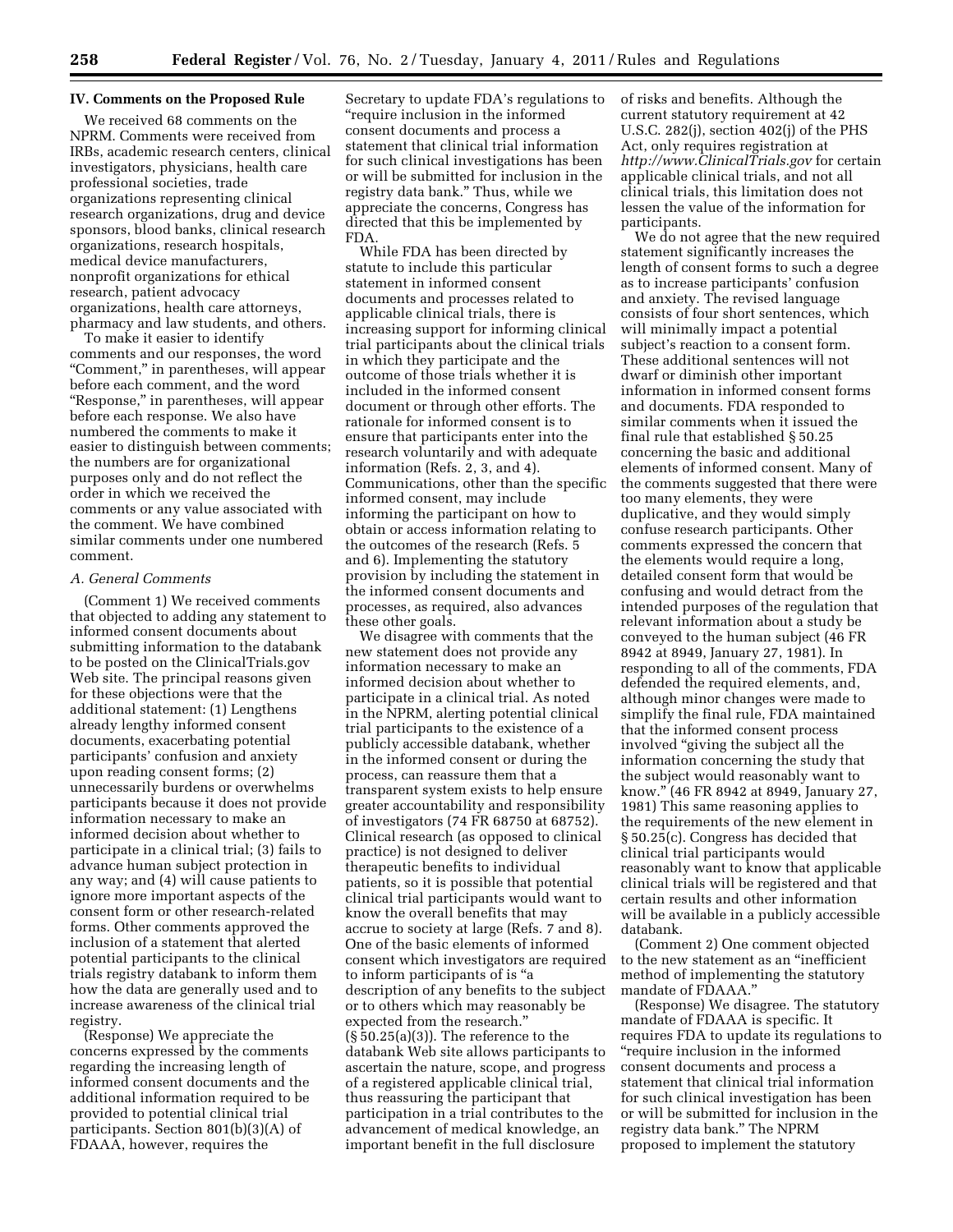mandate by requiring the new statement in informed consent documents and processes and the final rule adopts that proposal. We believe the short required statement accomplishes the statutory mandate in the most efficient manner possible.

(Comment 3) Two comments suggested that the new statement should not be included because research involving de-identified data is exempt from human-subjects regulation since only de-identified data are submitted to *[http://www.ClinicalTrials.gov.](http://www.ClinicalTrials.gov)* 

(Response) We believe this comment reflects a misunderstanding about the statutory requirements to register applicable clinical trials with NIH at *[http://www.ClinicalTrials.gov.](http://www.ClinicalTrials.gov)* The new informed consent element applies to ''applicable clinical trials,'' which necessarily involve research on human subjects. The fact that only de-identified data derived from the applicable clinical trial will be submitted to the databank is irrelevant to the requirement to include the new statement in informed consent documents. Human subjects are still involved in the underlying ''applicable clinical trial'' and informed consent regulations apply to the clinical investigation. We emphasize that the new element is required by statute, and the subsequent reporting of only deidentified data to NIH in no way creates an exemption to the statutory or regulatory requirement.

# *B. Effective Date, Compliance Date, and Retroactivity*

(Comment 4) Many comments requested clarification on the effective date of the regulation and whether it would be applied retroactively. Specifically, comments requested clarification on the following clinical trial scenarios: (1) Clinical studies that received favorable ethics committee opinion but patient recruitment has not begun before the effective date, (2) clinical studies that received favorable ethics committee opinion and patient recruitment has begun before final rule, (3) clinical studies where IRB rulings are pending or not yet submitted to IRB, (4) protocol amendment (requiring reconsent) dated within 30 days of the final rule. Other comments stated that the rule should not require re-consent of enrolled participants. One comment requested a 6-month grace period for compliance after the rule takes effect.

(Response) As discussed in section III of this document, we have decided to make the compliance date 1 year after the effective date of this final rule. This means that FDA intends to enforce this final rule, new § 50.25(c), only for informed consent documents and

processes for clinical investigations that are initiated on or after the compliance date.

To address the specific examples in the comments, we generally would consider that for purposes of this final rule only, a clinical investigation has been initiated if the sponsor/investigator has had any informed consent documents for that clinical investigation cleared or approved by an IRB, a regulatory body, or other human subjects review entity. This interpretation of the initiation of the clinical trial/investigation is limited to this final rule. If the clinical investigation is a multi-site trial and informed consent documents have been cleared or approved for one or more sites before the compliance date of this final rule, but not for all sites, the clinical investigation will be considered to have initiated before the compliance date. The informed consent documents for the remaining clinical investigation sites would be considered part of the clinical investigation that initiated prior to the compliance date.

Re-consent, based solely on the new requirement, of clinical trial participants in clinical investigations that were initiated before the compliance date will not be required. If a clinical investigation is ongoing as of the final rule compliance date, the new requirement will not be applicable. We recognize that this will mean that if the informed consent documents and processes of the ongoing clinical investigation are required to be amended for any other purpose and reconsent of the already enrolled or actively participating clinical trial participants is required for that other purpose, compliance with new § 50.25(c) will not be required.

When the original informed consent regulations were issued in 1981, we chose to impose those requirements strictly prospectively—only clinical investigations that began on or after the effective date of the regulation were required to comply with new parts 50 and 56 (21 CFR part 56. (*See* 46 FR 8942 at 8945 to 8946, January 27, 1981.) In determining that those new requirements should apply only prospectively, we ''balanced the cost of compliance against possible added protections to be gained by research participants, and determined that the potential cost of imposing the requirements retroactively outweighs the potential gain. The informed consent regulations that will continue to be in effect until the effective date of part 50 have assured that at least minimum standards of informed consent have been met in studies

initiated before the effective date \* \* \*" (46 FR 8942 at 8946). We believe the same principles apply in this final rule and the regulation will not be applied retroactively. There is nothing in this rule, however, that would prohibit inclusion of the statement in circumstances in which there may be reconsent for other reasons.

We are aware that many educational and governmental institutions, IRBs, and industry sponsors have created model templates for informed consent documents. These model templates generally are developed to address various situations and include mandatory provisions to ensure compliance with all regulatory requirements (Refs. 9 and 10). We anticipate that the compliance date for the final rule will permit sufficient time for this new required statement in § 50.25(c) to be added to existing model templates. While there is a benefit to including the new statement in existing informed consent documents and processes, we do not believe the benefit outweighs the difficulty, cost, and complexity of requiring revision to all existing informed consent documents.

(Comment 5) One comment requested clarification on whether the new element would require sponsors to reconsent participants enrolled in clinical trials. This comment noted FDA's 1998 Information Sheet Guidances for IRBs, Clinical Investigators, and Sponsors: Frequently Asked Questions (No. 45), advising that enrolled and actively participating subjects should be informed of a change that might relate to a subject's willingness to participate in the study.

(Response) As discussed in the Response to Comment 4, re-consent will not be required solely based on the new requirements of § 50.25(c). While the FDA's 1998 Information Sheets for IRBs, Clinical Investigators, and Sponsors: Frequently Asked Questions (No. 45) recommends that already enrolled and actively participating subjects be informed of a change that might relate to a subject's willingness to participate in the study, we are not requiring such a notification based on this new requirement. If this recommendation were to be followed by clinical investigators, we would expect that such notice, if warranted, already had occurred, as applicable clinical trials have been statutorily required to be registered with NIH at *[http://](http://www.ClinicalTrials.gov) [www.ClinicalTrials.gov](http://www.ClinicalTrials.gov)* since 2007 and results posting for certain trials has been required since 2008.

(Comment 6) One comment expressed concern that the specific language of the new element would have to be revised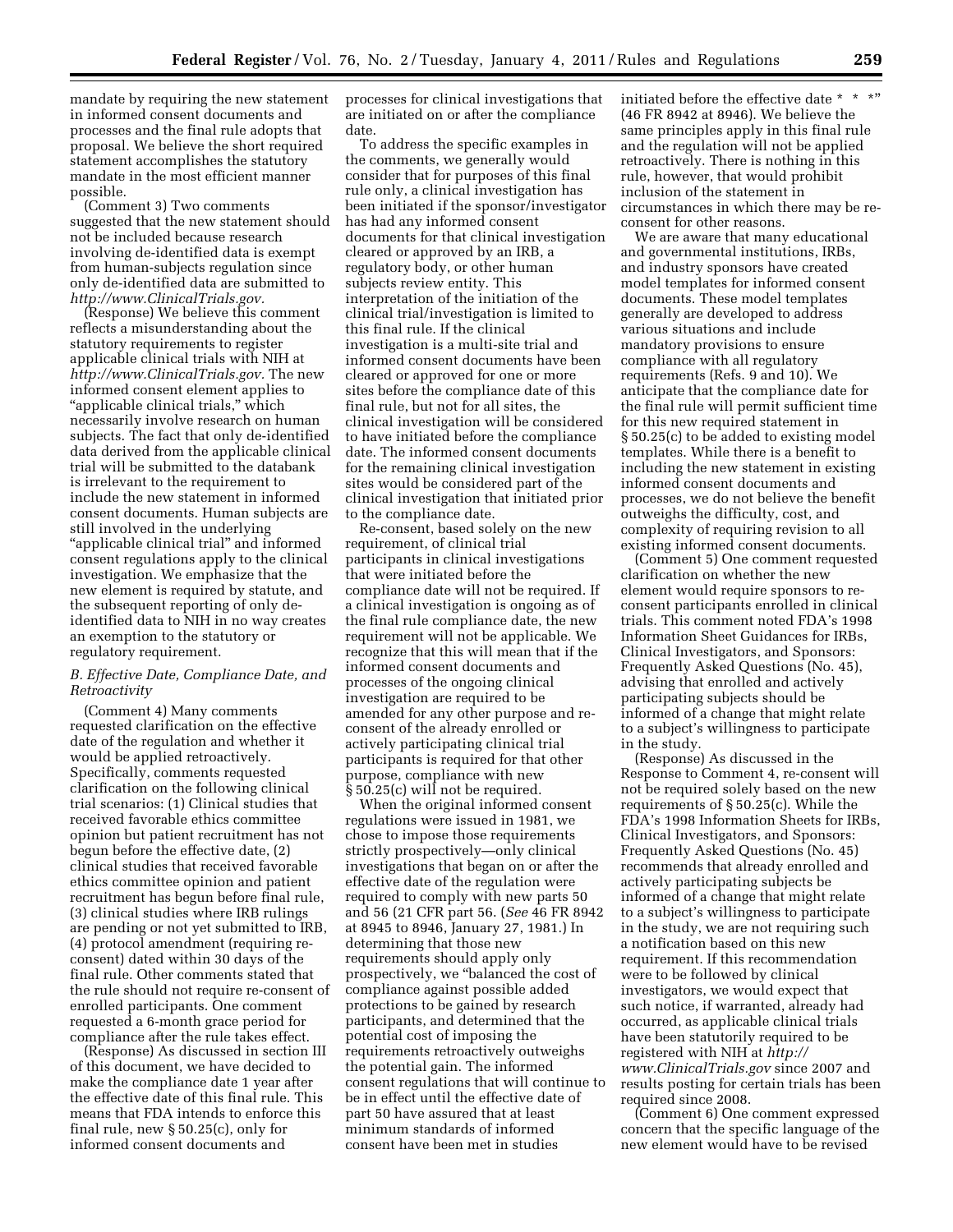after NIH issued regulations to implement changes to *ClinicalTrials.gov.* This comment recommended that FDA issue a guidance instead of a regulation because a guidance would be easier to change, if necessary, after the NIH regulations issued.

(Response) We decline to issue a guidance in lieu of a regulation. Section 801(b)(3)(A) of FDAAA makes clear that the ''Secretary shall update [FDA's] regulations,'' not merely issue a guidance. NIH's subsequent regulations will not impact the specific language of the new element as the language of the required statement is not affected by the statutory or regulatory interpretation of an ''applicable clinical trial.'' There is a statutory definition of "applicable clinical trial'' and no matter what additional regulatory explanation of "applicable clinical trial" is provided in a future rulemaking, it will not affect or change the required statement. Changes to the definition only will impact the determination made by sponsors and investigators about their clinical trial and whether it is an ''applicable clinical trial'' subject to the registration requirements of 42 U.S.C.  $282(j)(1)(A)$ , section 402(j)(1)(A) of the PHS Act. That separate determination is made prior to the inclusion of the mandatory statement in informed consent documents and processes.

## *C. New Section 50.25(c)*

In order to address some of the concerns raised by comments, and on our own initiative, we have created a new paragraph (c) in § 50.25 to include the requirements of this final rule. While this is a "required" element of informed consent documents and processes, it is only required if the clinical trial is an ''applicable clinical trial'' as defined in FDAAA, 42 U.S.C. 282(j)(1)(A), section 402(j)(1)(A) of the PHS Act, and any relevant regulation. Although there were comments suggesting that § 50.25(b) was the more appropriate location for the required provision, we are concerned that such placement would be confusing given the specific requirement of section 801(b)(3)(A) of FDAAA and the mandatory nature of its inclusion when an applicable clinical trial is involved. To avoid any confusion, we have created a new paragraph (c) in § 50.25 and redesignated existing paragraphs.

(Comment 7) Many comments suggested that the rule should amend § 50.25(b), ''Additional Elements of Informed Consent,'' rather than § 50.25(a), ''Basic Elements of Informed Consent.'' Some comments reasoned that the new statement could not be

considered a ''basic element'' because it would not apply to all clinical trials, only applicable clinical trials. For example, a phase 1 or device feasibility study would not be considered an applicable clinical trial under the statutory definition in FDAAA. These comments further reasoned that the new statement qualified as an ''additional element'' because it would be required only ''when appropriate'' (i.e., in applicable clinical trials).

(Response) We agree with the comments that the element should not be included in § 50.25(a) since the statutory provision limits it to inclusion in informed consent documents and processes only for ''applicable clinical trials.'' We disagree, however, that the new statement should be included as an ''additional element'' under § 50.25(b) as this may raise further confusion as to the mandatory nature of the requirement.

As noted in the preamble to the final rule establishing the original informed consent elements, ''[t]he elements listed as 'additional' are not material to every clinical investigation.'' (46 FR 8942 at 8949, comments 41 and 42) This new element, however, is statutorily required, and therefore, is material to *all*  applicable clinical trials. Investigators do not have the discretion to determine whether the element is "appropriate" for a particular applicable clinical trial. Therefore, we decline to include the new element in § 50.25(b) and, instead, have created a new paragraph (c).

Nothing in this preamble affects our explanation in the 1981 final rule that ''when any one of those additional elements would be appropriate, § 50.25(b) *requires* that the additional information be provided to the subject.'' (*emphasis added*)

(Comment 8) One comment recommended that FDA accomplish its statutory mandate to inform potential participants about the databank by amending § 50.25(a) to require a statement that describes whether results or other aspects of the trial may be published. This comment suggested that posting of results on *[http://](http://www.ClinicalTrials.gov)  [www.ClinicalTrials.gov](http://www.ClinicalTrials.gov)* be treated like any other publication of clinical trial results in journals or elsewhere.

(Response) We do not agree that the statement proposed by the comments would accomplish our statutory mandate, which specifies that informed consent regulations be updated to require that a statement that clinical trial information has been or will be submitted for inclusion in the registry data bank. A statement that simply alludes to the general possibility of publication does not accomplish the

statutory mandate or the objectives set forth in the NPRM and this final rule: informing clinical trial participants and potential patients about the data bank; directing them to the *[http://](http://www.ClinicalTrials.gov) [www.ClinicalTrials.gov](http://www.ClinicalTrials.gov)* Web site in order to enhance the system of checks and balances for the research community and trial sponsors; assisting individuals in deciding whether to participate in a trial; and, providing patients with additional information beyond traditional publications.

(Comment 9) One comment recommended that the new element amend § 50.25(a)(5), which requires a statement describing the extent to which confidentiality of records identifying the subject will be maintained. This comment expressed concern that a wholly new provision devoted to a new basic element in § 50.25(a) would place undue emphasis on ''low-risk'' reporting requirements to the detriment of the other "high-risk" provisions of § 50.25(a) devoted to protecting clinical trial participants.

(Response) We agree that the new element has a unique basis and thus differs in a fundamental way from the basic consent elements in § 50.25(a) but disagree that the new element should be located in § 50.25(a)(5). Section 50.25(a)(5) requires that in seeking informed consent, investigators provide to potential participants ''A statement describing the extent, if any, to which confidentiality of records identifying the subject will be maintained and that notes the possibility that the Food and Drug Administration may inspect the records.'' This statement concerning confidentiality is applicable to all aspects of the clinical trial data. The same confidentiality standards that apply to a submission of an article to a medical journal also apply to a *[http://](http://www.ClinicalTrials.gov) [www.ClinicalTrials.gov](http://www.ClinicalTrials.gov)* submission only aggregate data are provided. Thus, creating a paragraph of § 50.25(a) which would identify only the extent to which confidentiality would be maintained with respect to submissions of data to *<http://www.ClinicalTrials.gov>*could be confusing and misleading.

To avoid confusion and to emphasize the unique basis for the new element, FDA has created a new paragraph (c) in § 50.25. This paragraph specifies that the new element is required for all applicable clinical trials but not for nonapplicable clinical trials. Thus, § 50.25(c) is distinct from § 50.25(a), which requires basic elements for all clinical trials of FDA-regulated products whether or not they are "applicable clinical trials,'' and from § 50.25(b), which requires additional elements in informed consent documents and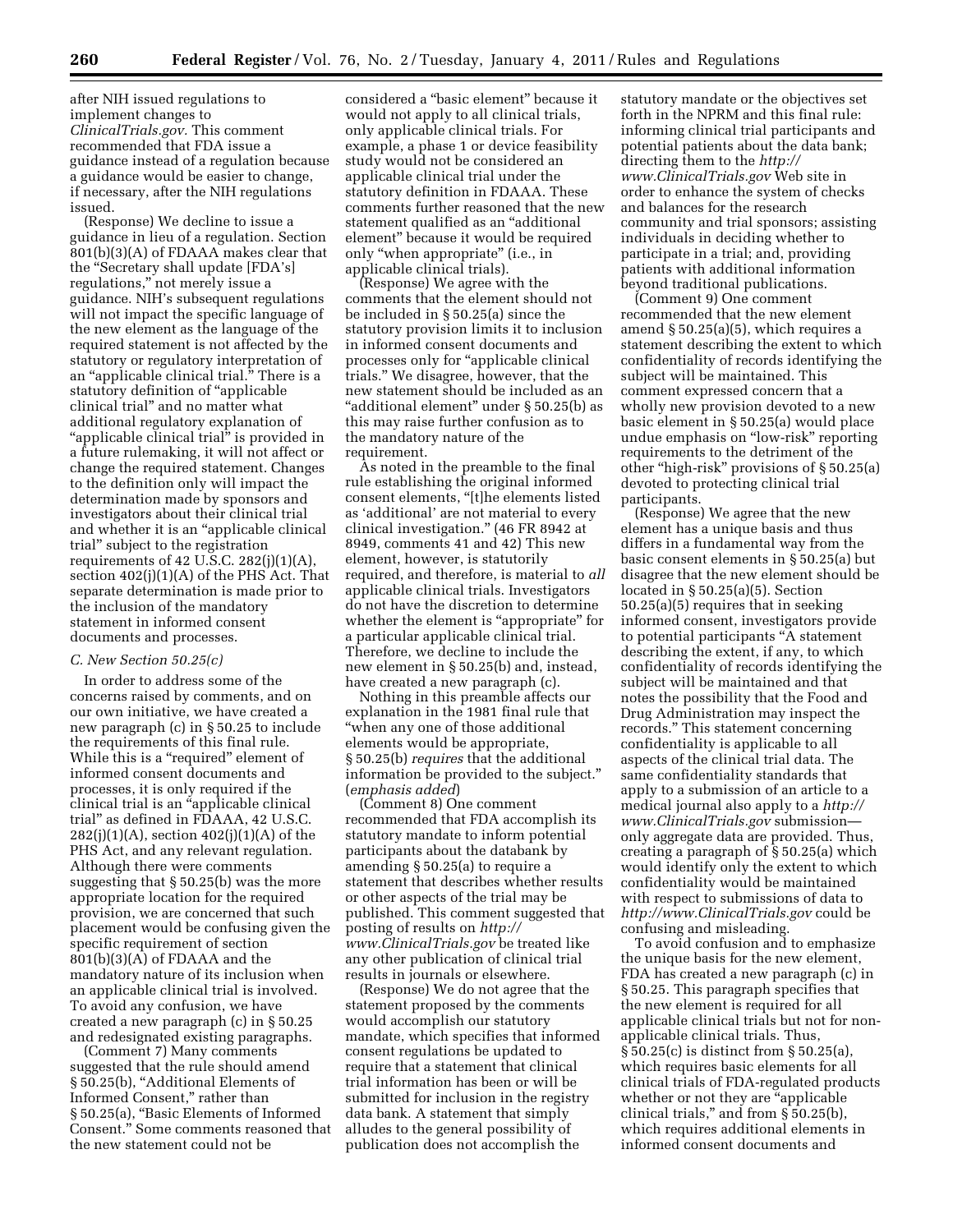processes ''when appropriate.'' Furthermore, the new element merits a wholly new provision owing to its unique basis. The new element has an external informational component directed to the participant, it enhances the protection of the human subject participating in the ''applicable clinical trial,'' and is statutorily mandated.

## *D. Specific Language for Informed Consent Documents and Processes*

(Comment 10) Many comments objected to specific required language, as opposed to a general requirement for the content of the message with flexibility to craft the exact language. These comments stated that specific language denies institutions the flexibility to tailor the language to the local community, subject population, type of study, or, in non-U.S. trials, other countries' unique data privacy concerns. One comment stated that requiring specific language is inconsistent with other elements of informed consent, which specifies content but not language. Another comment objected to the specific language because it would require additional clarifying language about other registries.

(Response) In proposing specific language, we considered issues similar to those raised by the comments but concluded that the risk of inaccurate and confusing statements was too great to permit investigators and sponsors to craft their own statements regarding the inclusion of clinical trial information in *[http://www.ClinicalTrials.gov.](http://www.ClinicalTrials.gov)* The comments received in response to the NPRM support our previous conclusion that specific language needs to be provided. While we agree that the proposed language should be simpler and more understandable, and has been made so in this final rule, the diverse comments showed much confusion and misunderstanding about the FDAAA statutory requirements for registration of clinical trials with NIH and the type of information required to be provided to potential clinical trial participants. Suggested revisions to simplify the language resulted in very different, and often inaccurate, messages. If each sponsor/entity were to craft their own individual statement, we are concerned that participants in different clinical trials would receive vastly different messages. Many statements could be inaccurate, confusing, or different from that intended by the statutory requirement. We want to ensure that potential clinical trial participants receive a consistent and accurate message and are directed to the specific Web site that contains the clinical trial

databank. Investigators, sponsors, and IRBs are not restricted from providing additional explanation. It is essential, however, that one common message appear consistently in all informed consent documents and processes. The provision of the specific language also will make it easier for IRBs and other review entities to identify the inclusion of this statutorily required statement in their review of informed consent documents and processes and to incorporate it into any model templates.

## *E. Communication and Readability of Language*

(Comment 11) Many comments criticized the new statement as too complex or technical for many potential clinical trial participants to understand. Some comments noted that the proposed language registered approximately 18 on the Flesch-Kincaid reading grade level (Ref. 11) Many recommended that the required new statement register at an eighth-grade reading level (8 on the Flesch-Kincaid scale). Other comments objected to undefined terms not commonly used (e.g., "data bank," "registry"), phrases that were meaningful to sponsors but not trial participants (submission ''at the appropriate and required time''), and words perceived as too unspecific to be informative (e.g., "information," "not personally identifiable," "certain clinical trials'').

(Response) We agree that the language proposed in the NPRM was too complex and may be too difficult for some potential participants to understand. We consulted with our internal experts on risk communication to identify specific problems with the proposed statement and to devise a statement that was more understandable across a greater range of reading skills (Ref. 12). We have revised the statement to include simpler language, and removed many of the terms perceived as objectionable. For example, the statement no longer contains the words "data bank" and ''registry;'' these are replaced by the more commonly used term ''Web site.'' Sponsor-oriented phrases and some general words also have been removed. The revised statement registers 7.2 on the Flesch-Kincaid reading scale.

We have not further defined the term "information" in the statement. The definition depends on when data are submitted to the databank and what would be included depends on the data fields being completed. The word "information" is basic enough to encompass anything that may be required to be submitted to the databank at any point in time. The statement provides the specific Web address to the

databank so that clinical trial participants may visit the Web site to see what ''information'' is included in a particular clinical trial record. The new statement will read as follows:

''A description of this clinical trial will be available on *[http://www.Clinical](http://www.ClinicalTrials.gov) [Trials.gov,](http://www.ClinicalTrials.gov)* as required by U.S. Law. This Web site will not include information that can identify you. At most, the Web site will include a summary of the results. You can search this Web site at any time.''

(Comment 12) Several comments expressed concern that a statement using complex language would be difficult to translate into other languages for international consent forms or for U.S. clinical trial participants whose first language is not English.

(Response) We have revised the required statement to use simpler language and do not believe that the revised statement will pose translation difficulties. See the response to Comment 18 for additional discussion on translation of the required statement.

(Comment 13) One comment objected to directing participants to a Web site that promotes therapeutic misconception. Therapeutic misconception is the common misunderstanding among clinical trial participants that the primary purpose of a clinical trial is to provide therapeutic treatment, rather than experimental research.

(Response) We disagree that *[http://](http://www.ClinicalTrials.gov)  [www.ClinicalTrials.gov](http://www.ClinicalTrials.gov)* promotes therapeutic treatment as the primary focus of the clinical trials posted to the databank. The ClinicalTrials.gov Web site makes clear that clinical trials are research studies. Extensive questions and answers are provided on the Web site detailing what a clinical trial is and what participation encompasses. Regardless, the informed consent documents and process, properly administered, should dispel any misconception about the purpose of the clinical trial.

(Comment 14) Several comments stated that the reference to the ClinicalTrials.gov Web site should be omitted because: (1) It was not necessary for a subject to make an informed decision about whether to participate in the trial and (2) the Web site had no more information than the informed consent document about the trial. Other comments favored the reference to ClinicalTrials.gov, stating that this information is consistent with the goals of enhancing transparency of clinical trials, boosting public confidence in the clinical research process, and better informing potential participants.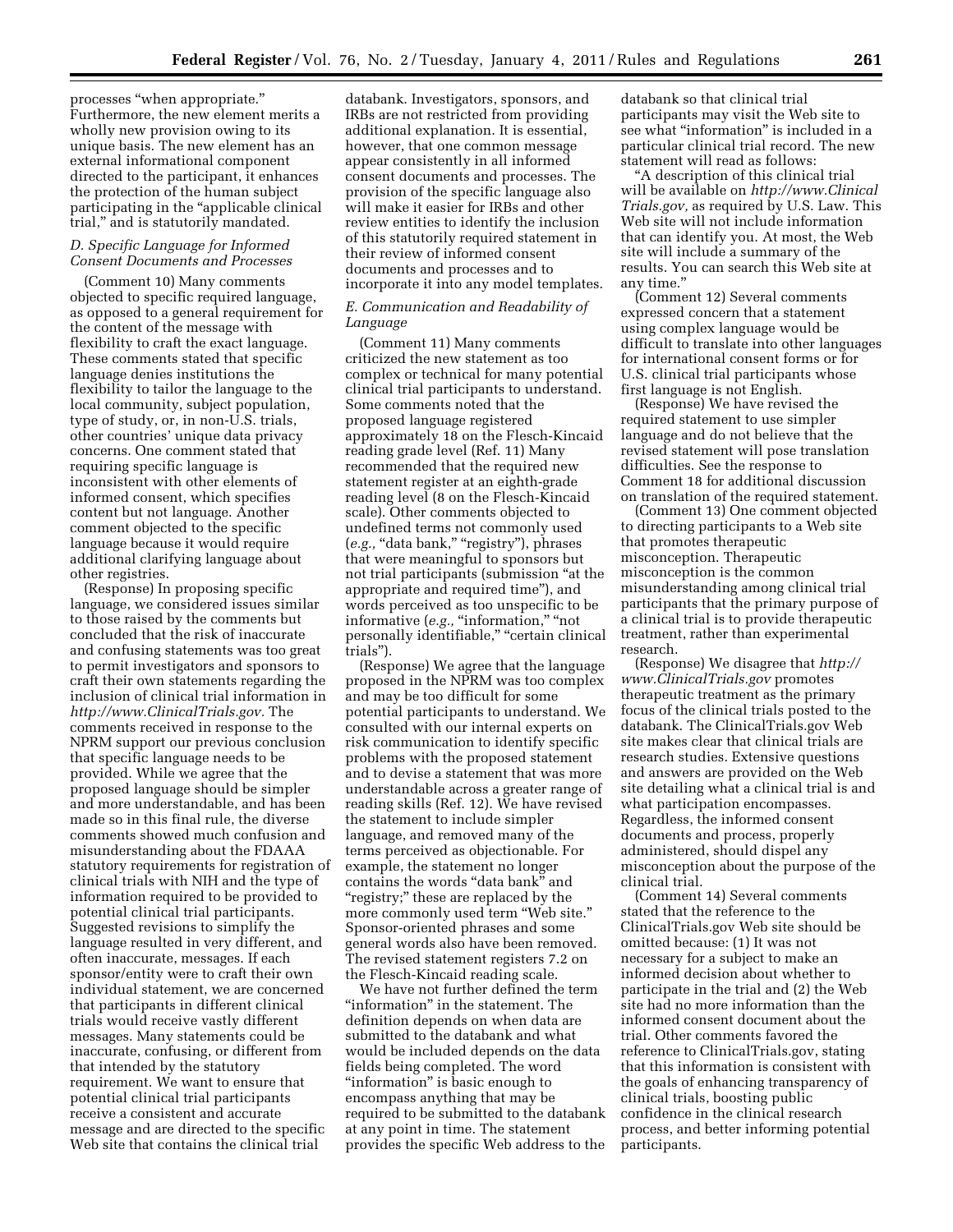(Response) We decline to omit the reference to *[http://](http://www.ClinicalTrials.gov)* 

*[www.ClinicalTrials.gov](http://www.ClinicalTrials.gov)* and agree the specific Web site is helpful to direct potential participants to that databank and to help them become better educated about clinical trials. The specific Web site address also eliminates the need for the participant to search the Internet for access to the databank Web site. The Web site address allows participants to more quickly take the opportunity to view the contents of the databank and review the types of information submitted to and posted on the Web site. The Web site is not intended to substitute for the information and description of the clinical trial in the consent form; however, the Web site also can provide reference to other related trials conducted before or after the clinical trial in which the participant took part. Furthermore, the Web site does have more information than the informed consent documents since the databank may eventually contain the final results of the specific clinical trial for which the participant consented—information the informed consent documents will not contain.

(Comment 15) Two comments recommended that the statement list Web sites other than *[http://](http://www.ClinicalTrials.gov) [www.ClinicalTrials.gov](http://www.ClinicalTrials.gov)* because the link could change in the future, or more common Web sites would be easier for participants to find. The comment alternatively recommended that the rule reference FDA's Web site, which should provide a link to the clinical trials databank.

(Response) We decline to replace *<http://www.ClinicalTrials.gov>*with another or FDA's own Web site. In response to the comments that the Web site might change, it is unlikely that this Web address will change, since it has been in use for over 10 years. If in the future it is altered, we can revise the final rule with an amendment identifying the new Web address. We think it important that clinical trial participants know specifically where to locate the clinical trial information without having to perform an Internet search. We do not see any advantage in referring potential participants to more "common" Web sites that link to *<http://www.ClinicalTrials.gov>*instead of a direct link. In fact, *[http://](http://www.ClinicalTrials.gov) [www.ClinicalTrials.gov](http://www.ClinicalTrials.gov)* has become quite well known and could be considered a ''common'' Web site itself. The Web site currently has over 50 million page views per month and 65,000 visitors daily.

(Comment 16) One comment suggested that the new statement was misleading in several ways: (1) It implies that the trial is registered only at ClinicalTrials.gov and not elsewhere, (2) it implies that results for all trials will be submitted to the databank; and (3) the statement that U.S. law requires submission of information to the databank does not take into account that some studies are voluntarily registered.

(Response) The new words have been carefully chosen to accurately represent how clinical trial data are included in the databank. First, the element states that ''A description of this clinical trial will be available on *[http://www.Clinical](http://www.ClinicalTrials.gov) [Trials.gov,](http://www.ClinicalTrials.gov)* as required by U.S. law.'' The new element is required only in informed consent documents and processes related to applicable clinical trials, so this statement is true. The new statement should not be included in informed consent documents or processes for clinical trials that are not applicable clinical trials because, as the regulation makes clear, only applicable clinical trials are subject to the requirement. Second, we have chosen to say ''will be available'' to generalize the statement for early-phase participants (when the trial has not been registered yet) and participants joining after the trial is registered at *[http://](http://www.ClinicalTrials.gov) [www.ClinicalTrials.gov.](http://www.ClinicalTrials.gov)* Under the statute, responsible parties for applicable clinical trials must submit relevant clinical trial information to NIH/NLM for inclusion in the registry databank no later than 21 days after the first participant is enrolled in the applicable clinical trial. We believe ''will be available'' reasonably applies to all participants and is simpler than saying "has been or will be submitted." Third, the revised language states that ''At most, the Web site will include a summary of the results.'' Thus, potential participants will not expect that clinical trial results will always appear on the Web site but, if results do appear, these will be in summary form. Fourth, the statement makes no reference to nonapplicable or voluntarily registered trials, and we disagree that the language misleads anyone about these other trials in any way. By stating that ''this clinical trial will be available \* \* \* as required by U.S. law,'' the new element in no way implies that other types of trials cannot be registered. The new language also does not imply that all clinical trials must be registered; it only refers to the clinical trial in which the participant is taking part.

(Comment 17) Several comments suggested that the regulation also should require an alternate statement for non-applicable, voluntarily registered clinical trials that they will not be included in the databank. These

comments suggested that such a statement would be necessary for potential participants to make an informed decision about whether to participate in the trial.

(Response) We decline to include an alternate statement for non-applicable, voluntarily registered clinical trials, some of which may be registered in the databank. Potential participants will have no expectation that a nonapplicable clinical trial will be registered, since an informed consent document for a non-applicable clinical trial is not required to include the new statement. If an investigator, sponsor, or IRB feels that a potential participant would want to know about the existence of a registry databank for trials other than the one the participant is contemplating or for non-applicable clinical trials, nothing in this regulation would prevent an investigator, sponsor, or IRB from informing potential participants of such information in an appropriate manner.

(Comment 18) One comment requested that FDA provide translations into other languages frequently encountered in the United States. This comment also recommended that if FDA would not provide such translations, then FDA should state in the regulation that the text may be freely translated into other languages.

(Response) Under § 50.20, the informed consent document should be in language understandable to the subject (or legally authorized representative). When the potential participants are non-English speaking or the clinical investigator or the IRB anticipates that the consent interviews will be conducted in a language other than English, the IRB should require a translated consent document to be prepared and assure that the translation is accurate. As required by § 50.27, a copy of the consent document must be given to each subject. In the case of non-English speaking participants, this would be the translated document. While a translator may be helpful in facilitating conversation with a non-English speaking subject, routine ad hoc translation of the consent document should not be substituted for a written translation. This is explained in more detail in our guidance documents/ information sheets concerning informed consent (Ref. 13). The statement can be translated into languages other than English for potential clinical trial participants. FDA will not provide translations of the statement.

(Comment 19) One comment recommended that the words ''federal law'' be replaced with a reference to U.S. law, since "federal law" might cause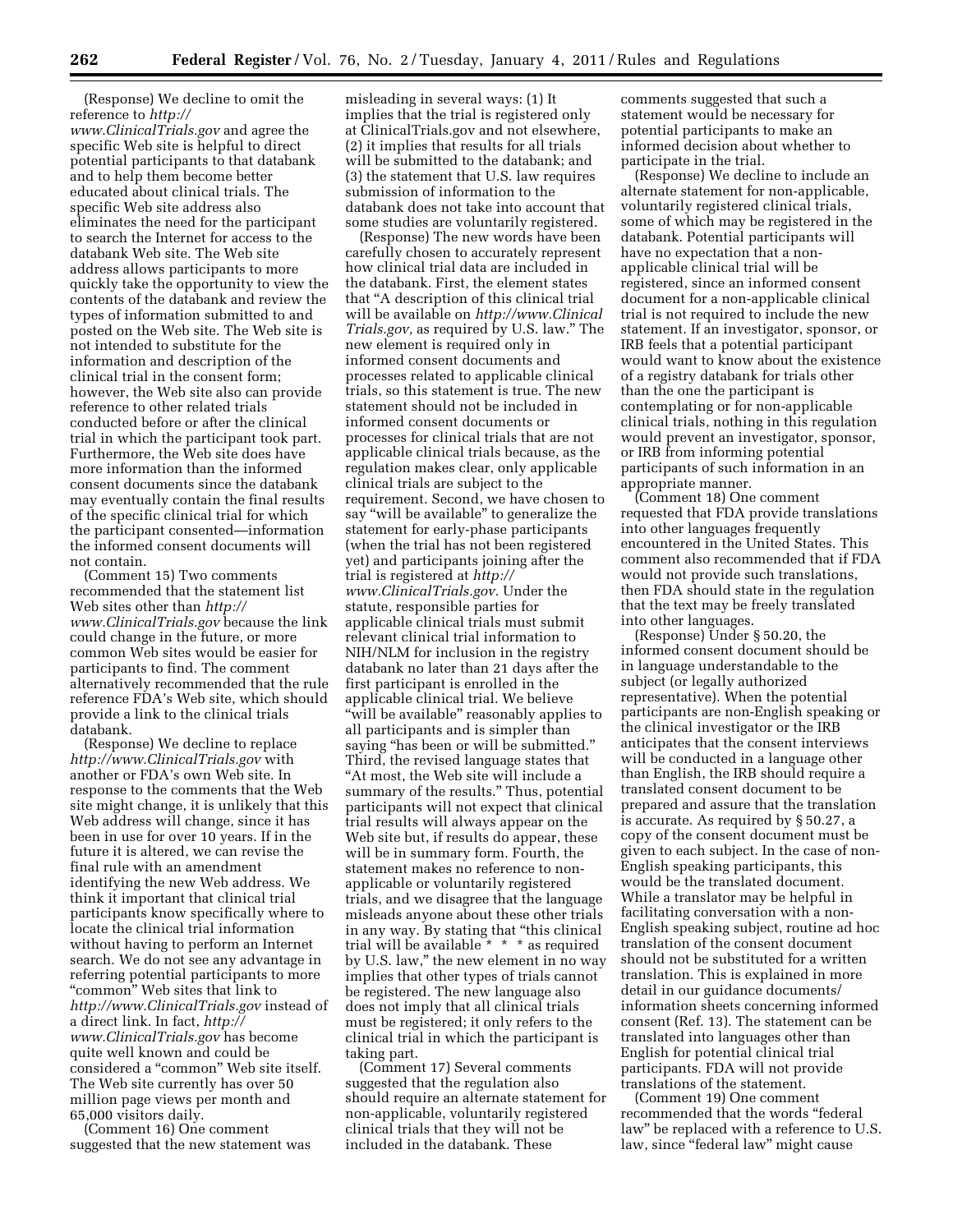confusion in multinational clinical trials.

(Response) We agree and the revised statement indicates that the clinical trial description on *[http://](http://www.ClinicalTrials.gov)  [www.ClinicalTrials.gov](http://www.ClinicalTrials.gov)* is required by

# *F. Applicable Clinical Trials*

''U.S. law.''

(Comment 20) Several comments requested clarification on whether certain types of clinical trials, such as investigational device trials considered to be non-interventional, would be considered ''applicable clinical trials.'' Several bloodbank organizations specifically inquired about clinical studies done by blood centers under investigational new drug applications (INDs) to validate new blood screening tests.

(Response) We decline to provide a more detailed definition of ''applicable clinical trial,'' as it is not necessary for the purposes of this final rule. Section 801(a)(1) of FDAAA contains a statutory definition of this term (section 402(j)(1)(A) of the PHS Act). NIH/NLM also has elaborated on the meaning of ''applicable clinical trial'' at *[http://](http://prsinfo.clinicaltrials.gov/fdaaa.html) [prsinfo.clinicaltrials.gov/fdaaa.html](http://prsinfo.clinicaltrials.gov/fdaaa.html)* and at *[http://prsinfo.clinicaltrials.gov/](http://prsinfo.clinicaltrials.gov/ElaborationsOnDefinitions.pdf) [ElaborationsOnDefinitions.pdf](http://prsinfo.clinicaltrials.gov/ElaborationsOnDefinitions.pdf)* (Ref. 14), which represents NIH's current thinking on the definitions. It is possible these definitions will be expanded upon in rulemaking by NIH. It is the responsibility of the sponsors and investigators to determine if their clinical trial meets the definition of an applicable clinical trial and to ensure compliance with the most current applicable statutory and regulatory requirements.

(Comment 21) Several comments recommended that the new statement not be required in the informed consent forms for clinical trials conducted outside of the United States, even if done in support of U.S. regulatory approval or conducted under an FDA IND. These comments stated that the new element should be required only when the clinical trials are conducted in the United States. These comments reasoned that: (1) Institutions and patients in other countries may object to or be offended by U.S.-centric language, (2) 21 other countries and regions already have in place or are in the process of implementing their own clinical trial registries, (3) foreign governments may prefer references to their own countries' registries, and (4) foreign IRBs and ethics committees may have their own informed consent requirements that conflict with the new statement.

(Response) We disagree. The new informed consent statement applies to all ''applicable clinical trials'' as defined in section 801(a)(1) of FDAAA. FDAAA does not limit ''applicable clinical trials'' to only those conducted in the United States; it also includes clinical trials that are not conducted in the United States that are subject to FDA's jurisdiction. Thus, informed consent documents and processes of all ''applicable clinical trials,'' including those conducted in foreign countries, must include this new statement regarding the inclusion of information in the clinical trial databank. Congress did not provide an exemption from this requirement for applicable clinical trials conducted in foreign countries.

(Comment 22) One comment requested clarification on whether the new element is required only when a trial is conducted under a U.S. IND or is otherwise subject to FDA regulation at the time the research participant is enrolled. This comment focused in particular on data from non-U.S. trials that were not conducted under a U.S. IND or subject to FDA regulation at the time of inception but were later submitted in support of a new drug application (NDA).

(Response) Yes, the new requirement, § 50.25(c), applies only when a trial is conducted under a U.S. IND or is otherwise subject to FDA regulation.

(Comment 23) Several comments expressed concern that the new element would conflict with or cause confusion about other countries' registries or informed consent practices. One comment suggested that the new statement might conflict with the informed consent practices of IRBs and ethics committees residing outside the United States, and that foreign governments may not want references to a U.S. database in the informed consent forms for multinational trials being conducted in their countries. This comment recommended that the new element apply to informed consent documents used only at U.S. clinical trial sites and not for clinical trials at foreign sites even if the clinical trial was conducted under an FDA IND.

(Response) See the response to Comment 21.

(Comment 24) One comment suggested that U.S. participants in international clinical trials be informed that information about the trial also may be available in the registries of other countries. This comment further suggested including the statement ''Information about this trial may also be available on the Internet in the clinical trial registries of other countries.''

(Response) We decline to require a statement alerting potential participants of information about clinical trial registries of other countries. If other countries require the inclusion of such a statement, we would not object. FDA is only requiring a reference to the NIH/ NLM databank as it has been directed to do by Congress. Nothing in this final rule prevents investigators, sponsors, or IRBs from advising potential participants that information about the clinical trial may be found in other countries' registries.

(Comment 25) One comment praised the Agency's decision to apply the ClinicalTrials.gov reporting requirements to drug and device trials. Another comment acknowledged the Agency's authority to issue a regulation applying the statutory requirement to device trials but requested that FDA use its discretion to not exercise that authority until Congress explicitly indicated that drug and device trials should be treated the same.

(Response) FDA has decided to require that all applicable clinical trials (including applicable device clinical trials) include the new required statement for the reasons stated in the NPRM: To maintain consistency of informed consent requirements for all applicable clinical trials, to simplify informed consent requirements for clinical trials involving both drugs and devices, to offer all potential participants the same information that could affect their decisions to enter a clinical trial, and to efficiently implement the statutory mandate. Our legal authority to issue this regulation and require it to be applied to applicable device clinical trials is further described in section V of this document.

## *G. Other Miscellaneous Comments*

(Comment 26) One comment stated that ''the sharing of de-identified data falls under the category of exempt research or is not considered human subject research at all, and it is common for IRBs, following the regulations, to allow the research to go forward with a waiver of the consent requirement.'' The comment apparently suggests that the new element can be or should be waived.

(Response) Similar to other provisions required by § 50.25, the new element is waiveable only under the exceptions specified in §§ 50.23 and 50.24 for waiver of informed consent. Some clinical trials (those that are conducted or supported by HHS) are also governed by 45 CFR part 46, which permits an IRB to waive the requirement for one or more elements of informed consent. It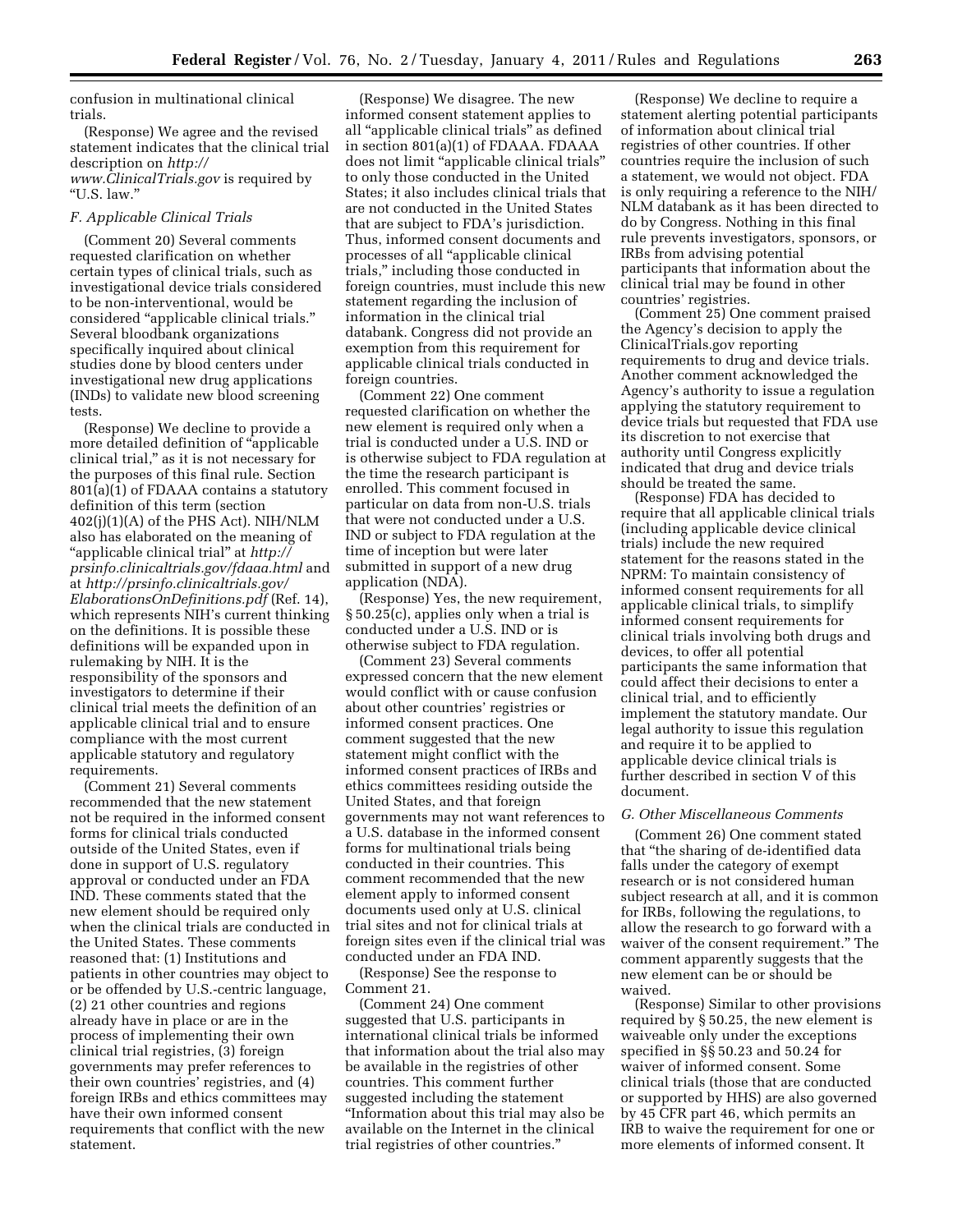should be noted for purposes of clarification that under 45 CFR 46.102(f) research using de-identified data would not be considered research on a human subject and, thus, the waiver of the informed consent requirement would not be applicable.

As a general matter, clinical research that both involves FDA-regulated products and is conducted or supported by HHS must meet the requirements of both sets of regulations. If such clinical trials are also applicable clinical trials under FDAAA, the new element must be included in the informed consent documents and process for these trials unless waived under part 50, regardless of whether an IRB determines that one or more of the elements is waiveable under 45 CFR part 46.

In some instances, review of records containing de-identified data may be exempt from IRB review because such record review does not qualify as human subject research. This is not always the case under FDA regulations and there are some circumstances in which the use of de-identified data requires IRB review. See §§ 56.101 and 56.103 and ''Guidance for Sponsors, Institutional Review Boards, Clinical Investigators and FDA Staff: Guidance on Informed Consent for *In Vitro*  Diagnostic Device Studies Using Leftover Human Specimens That Are Not Individually Identifiable.'' (Ref. 15). The definition of an ''applicable clinical trial,'' however, necessarily involves human subjects; thus an applicable clinical trial must comply with human subject regulations. The use of the new statement would not be implicated in research that does not qualify as human subject research under the definition of applicable clinical trial (Ref. 14).

It is also true that de-identified data (stripped of the 18 specified identifiers) fall outside of the Health Insurance Portability and Accountability Act of 1996 (Pub. L. 104–191) (HIPAA) privacy regulations and thus are not considered individually identifiable health information. As a consequence, clinical investigators need not obtain a subject's authorization to release de-identified data in a HIPAA authorization form, which is often included in a research consent form and accompanies an informed consent form. Regardless of whether an IRB determines that the information concerning submission of aggregate results to ClinicalTrials.gov does not need to be included in a HIPAA authorization form, the new element is still required by statute to be included in the informed consent documents and processes for applicable clinical trials.

(Comment 27) One comment suggested that the new element be included in an information sheet separate from the informed consent document, where the sheet explained the ClinicalTrials.gov Web site in simple terms.

(Response) FDAAA requires that the new element be included ''in the informed consent documents and processes,'' not in an information sheet that is separate from an informed consent document. There is nothing in this final rule, however, that prevents an investigator, sponsor, or IRB from providing additional information in an information sheet further explaining ClinicalTrials.gov as part of the informed consent process.

(Comment 28) Many comments voiced a variety of opinions on the issue that no personally identifiable information is submitted to the databank or shown on the Web site. Several comments supported including such a statement to that effect in the required statement. Several comments requested that FDA include additional language in the new element to clarify any potential confidentiality issues posed by the databank. These comments suggested including: (1) Assurance that participants' names and identities will not be posted on ClinicalTrials.gov, will not be made available to employers, and will not be discoverable in court proceedings; (2) a statement that it is probable that participants' information will be re-identified; (3) a lay person description of data submitted to ClinicalTrials.gov and the Basic Element Results Definitions; and (4) an expanded description of the clinical trial registry and databank. Other comments recognized that no personal information about participants is submitted to ClinicalTrials.gov, so there are no privacy or confidentiality issues. Still another comment stated that its consent documents already contain language that non-identifiable information may be made public in scientific journals, presentations, and, if applicable, submitted to a government data bank/ registry.

(Response) We have revised the new statement in the final rule so that it is clear that the Web site does not include information that can identify the clinical trial participant. We believe the new statement will provide reassurance to potential participants. The only results information submitted to the databank and posted on the Web site are aggregate statistics, such as those that typically appear in medical journals and product package inserts. No individuallevel data are submitted to the databank. A review of the data fields on *[http://](http://www.ClinicalTrials.gov)* 

*[www.ClinicalTrials.gov](http://www.ClinicalTrials.gov)* for which data are required to be submitted by the sponsor/investigator confirms that there is no individual information, only aggregate, overall data (Ref. 16). Furthermore, § 50.25(a)(5) requires informed consent documents to explain the extent, if any, to which confidentiality of clinical trial data and the records of the clinical trial participant will be maintained. Nothing in this rule prohibits an investigator, sponsor, or IRB from including further explanation on the nature and confidentiality of information submitted to ClinicalTrials.gov in the informed consent form or process or a HIPAA authorization form.

(Comment 29) One comment suggested that the new statement should be inserted into the section of the consent document that invites the potential or enrolled participant to ask questions of the individual conducting the informed consent process. Such placement, according to the comment, would facilitate communication and encourage participants to ask questions.

(Response) The final rule does not require that the new statement be located in any particular section of the consent form. Investigators, sponsors, and IRBs have the flexibility to place the new statement in the consent form where they believe best serves participants' interests.

(Comment 30) One comment requested that the new statement include a phrase indicating that the information would be submitted to ClinicalTrials.gov "if required by law." The comment requested this change to eliminate the need for separate templates for studies that require registry in the databank and those that do not. Anticipated benefits were stated to be simplified documentation; reduced review time by sponsors, investigators, and IRBs; and reduced likelihood of using the incorrect consent template for a particular clinical study. Other comments apparently read the NPRM to require the statement in consent forms for all clinical trials and objected to the inclusion of the statement for trials that did not require registry in the databank.

(Response) We do not agree that it is necessary to include an additional phrase that would allow for a universal consent template. Sponsors and investigators already have to determine if a clinical trial is an applicable clinical trial in order to comply with the requirements of 42 U.S.C. 282(j), section 402(j) of the PHS Act. Adding the required statement to informed consent documents and processes will occur after that determination has been made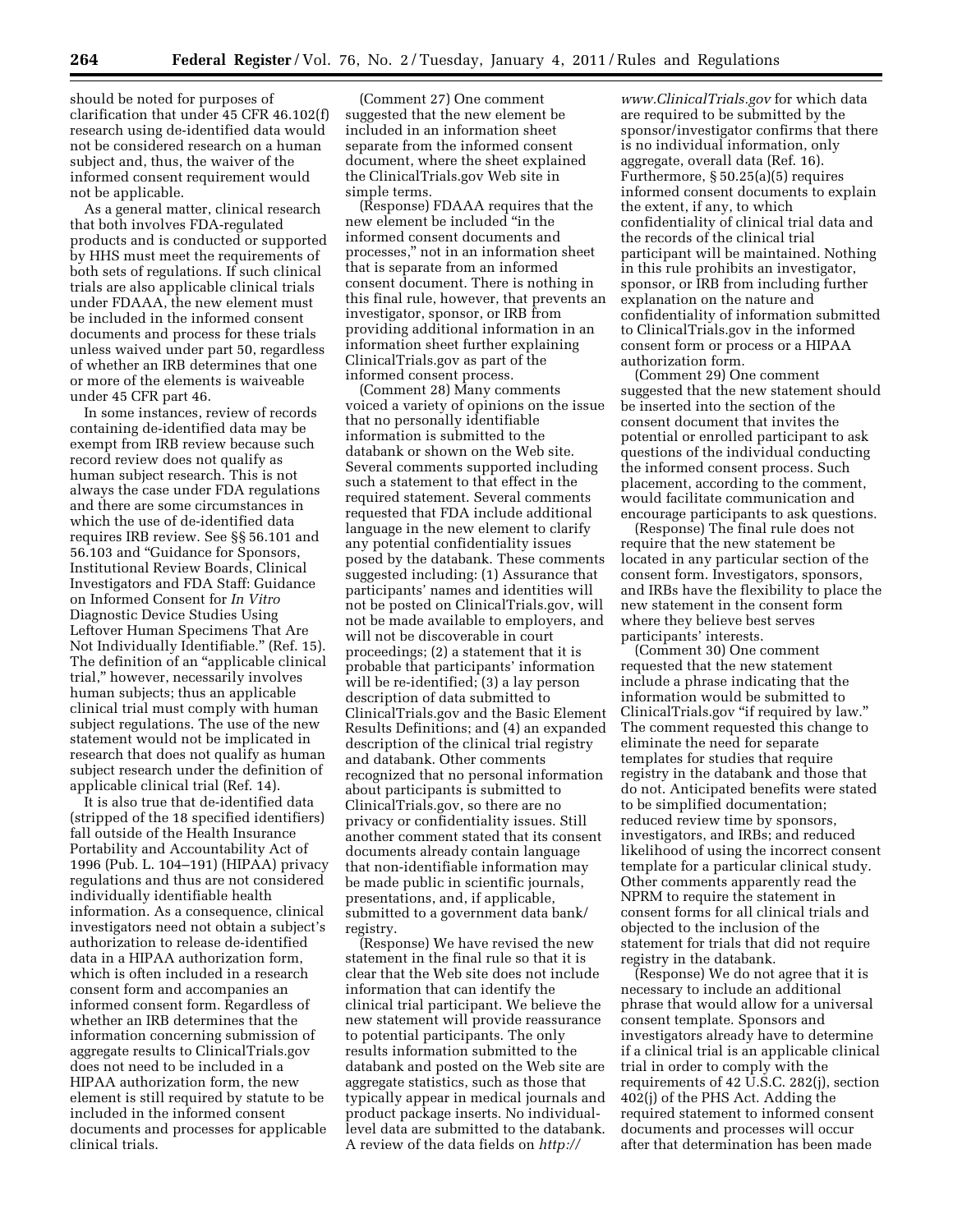by the sponsor or investigator. Furthermore, because the mandatory statement requires specific language, it should not be burdensome for reviewers to determine whether the statement is included in the informed consent documents.

(Comment 31) Two comments expressed concern that the required new element would create an inconsistency between regulations governing applicable clinical trials of FDAregulated products (part 50) and regulations governing clinical trials funded or supported by HHS (45 CFR part 46). The comments perceived the new element as contrary to FDA's objective to harmonize regulations of human-subject protection.

(Response) FDA does not agree that the required element would create an inconsistency or lack of harmony between the regulations on human subjects in the two sets of regulations. The new element merely entails an additional requirement for applicable clinical trials of FDA-regulated products in accordance with a statutory mandate, whether or not the trial is supported or funded by HHS. The new element does not conflict with any existing regulations under 45 CFR part 46.

(Comment 32) There were several comments that questioned the estimates contained in the preliminary Analysis of Impacts including the estimated time to explain the required statement if a potential participant asked questions.

(Response) These comments are addressed fully in section VII of this document.

#### **V. Legal Authority and Enforcement**

Section 505(i)(4) of the Federal Food, Drug, and Cosmetic Act (the FD&C Act) (21 U.S.C. 355(i)(4) requires drug manufacturers to "inform any human beings to whom [investigational] drugs \* \* \* are being administered \* \* \* that such drugs are being used for investigational purposes'' and obtain consent prior to administering such drugs. Section 520(g)(3)(D) of the FD&C Act (21 U.S.C. 360j(g)(3)(D) contains a similar requirement for medical device manufacturers. Sections 505(i) and 520(g) of the FD&C Act also authorize the Secretary to issue regulations for the protection of human subjects in clinical investigations. Additionally, section 701(a) of the FD&C Act (21 U.S.C. 371(a)) confers general authority to the Secretary to issue regulations for the efficient enforcement of the FD&C Act.

Section 801(b)(3)A) of FDAAA amends section 505(i)(4) of the FD&C Act by adding at the end the following: ''The Secretary shall update such regulations to require inclusion in the

informed consent documents and process a statement that clinical trial information for such clinical investigation has been or will be submitted for inclusion in the registry data bank pursuant to subsection (j) of section 402 of the Public Health Service Act.'' The regulations implementing section 505(i) of the FD&C Act can be found at parts 312 and 50. Part 312 sets forth regulations governing drug IND applications, while part 50 includes general requirements for human subject protection in all FDA-regulated clinical investigations and clinical investigations that support applications for research or marketing permits for products regulated by FDA, including trials for drugs and medical devices. Section 801(b)(3)(A) of FDAAA does not amend section 520(g) of the FD&C Act; however, in instances where the regulations have been amended to address human subject protection, FDA has not made distinctions between clinical investigations for drugs and medical devices.

For example, FDA created a uniform system of human subject protection when it initially amended its regulations governing human subject protection in 1981 (46 FR 8942). In revising part 50, FDA aimed to: (1) Address the informed consent provision included in the device amendments, (2) create a uniform set of Agency-wide informed consent standards for more effective administration of the Agency's bioresearch monitoring program, (3) implement recommendations of the National Commission for the Protection of Human Subjects of Biomedical and Behavioral Research, and (4) harmonize FDA's rules with those of HHS (then the department of Health, Education, and Welfare). Indeed, the preamble expressed the Agency's intent to adopt a single standard that reflected the most current congressional thinking on informed consent and the important ethical principles and social policies underlying the doctrine of informed consent (46 FR 8942 at 8943).

Requiring a statement regarding the registry databank for informed consent documents and processes for only applicable clinical drug trials but not applicable clinical device trials would create a disparity in FDA's policy on human subject protection. This disparity could result in confusion among those who conduct such clinical trials over what is required in informed consent documents and processes, especially in the cases of applicable clinical trials involving both a drug and device or for investigators conducting applicable clinical trials of both types of regulated products.

Thus, although section 801(b)(3)(A) of FDAAA requires the statement regarding the clinical trial registry databank for informed consent documents and processes only for applicable drug clinical trials conducted under section 505(i) of the FD&C Act, under its general authority to issue regulations for the efficient enforcement of the FD&C Act (section 701(a) of the FD&C Act), FDA is requiring all applicable clinical trials, including applicable device clinical trials, to include this new statement in informed consent documents and processes. Requiring an additional statement regarding the inclusion of clinical trial information in the registry databank to be included in the informed consent documents and processes for all applicable clinical trials is the most efficient method of implementing the statutory mandate. To prevent confusion that might result from different requirements for informed consent for applicable clinical drug and device trials and implement the congressional purpose reflected in FDAAA, we will apply the same standards regarding elements of informed consent to applicable clinical drug and device trials by amending § 50.25 to include a new paragraph (c) which requires a statement about the registry databank in informed consent discussions and documents for all applicable clinical trials under section 801 of FDAAA.

The Agency has several options available for enforcing the new informed consent requirement. The authority to issue regulations for the protection of human subjects is accompanied by the authority to impose penalties for violations of such regulations. Specifically, section 301(e) of the FD&C Act (21 U.S.C. 331(e)) makes the ''failure to establish or maintain any record, or make any report, required under section \* \* \*  $505(i)$  \* \* \*" and the "failure or refusal to comply with any requirement prescribed under section \* \* \* 520(g)'' prohibited acts. The FD&C Act and implementing regulations allow FDA to seek administrative, civil, and criminal penalties for violations of section 301 of the FD&C Act. 21 U.S.C. § 303(a); §§ 312.44(b)(1)(ix), 312.70(a), 812.30(b)(4), 812.119(a), 56. 121(b).

#### **VI. Environmental Analysis**

The Agency has determined under 21 CFR 25.30(h) that this action is of a type that does not individually or cumulatively have a significant effect on the human environment. Therefore, neither an environmental assessment nor an environmental impact statement is required.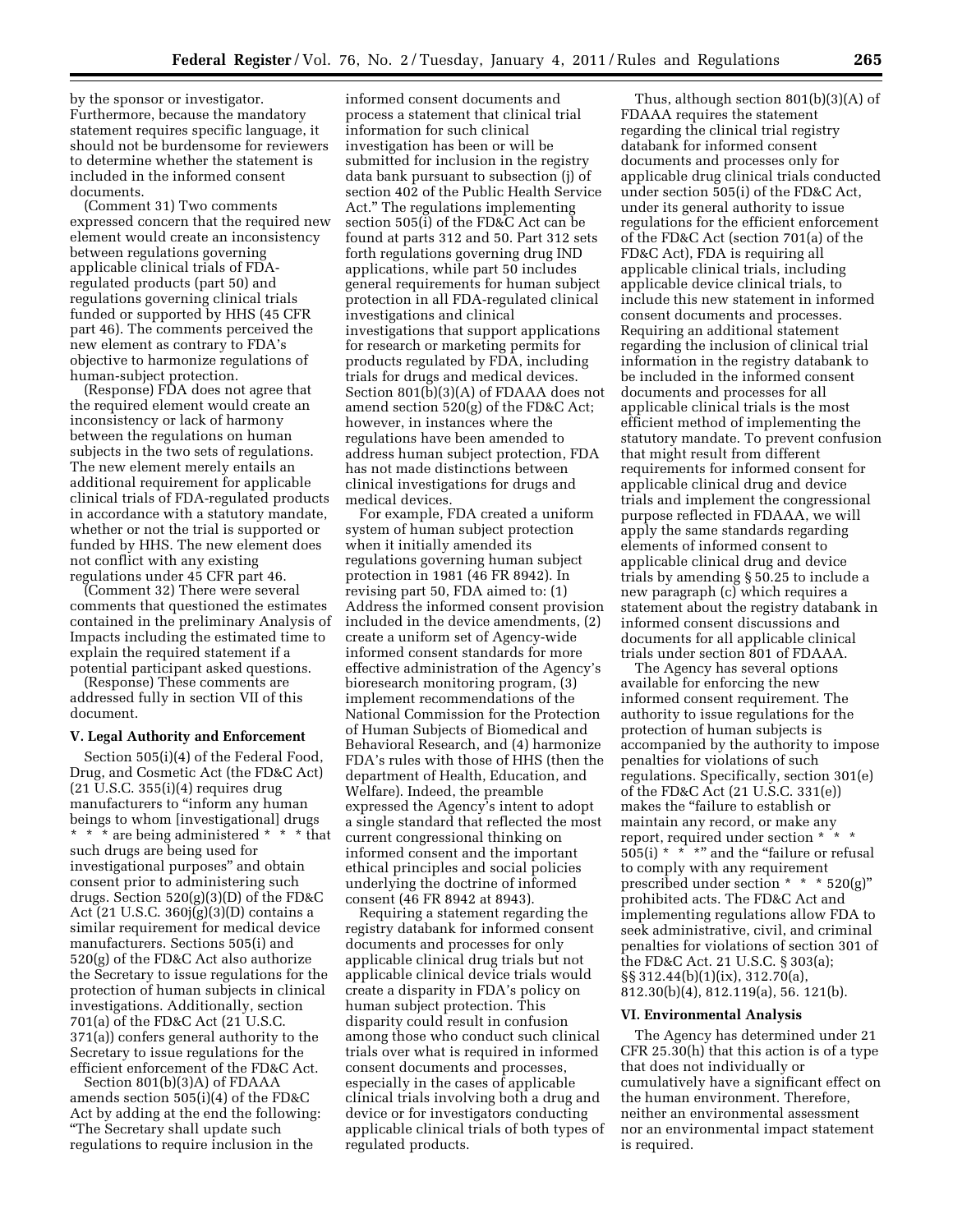# **VII. Analysis of Impacts**

## *A. Introduction*

FDA has examined the impacts of the final rule under Executive Order 12866 and the Regulatory Flexibility Act (5 U.S.C. 601–612), and the Unfunded Mandates Reform Act of 1995 (Pub. L. 104–4). Executive Order 12866 directs agencies to assess all costs and benefits of available regulatory alternatives and, when regulation is necessary, to select regulatory approaches that maximize net benefits (including potential economic, environmental, public health and safety, and other advantages; distributive impacts; and equity). The Agency believes that this final rule is not a significant regulatory action as defined by the Executive order.

The Regulatory Flexibility Act requires agencies to analyze regulatory options that would minimize any significant impact of a rule on small entities. Because the final rule is expected to impose costs of about \$3 per clinical trial participant or \$611 to \$1,061 per trial protocol, the Agency certifies that it will not have a significant economic impact on a substantial number of small entities.

Section 202(a) of the Unfunded Mandates Reform Act of 1995 requires that agencies prepare a written statement, which includes an assessment of anticipated costs and benefits, before proposing "any rule that includes any Federal mandate that may result in the expenditure by State, local, and tribal governments, in the aggregate, or by the private sector, of \$100,000,000 or more (adjusted annually for inflation) in any one year.'' The current threshold after adjustment for inflation is \$135 million, using the most current (2009) Implicit Price Deflator for the Gross Domestic Product. FDA does not expect this final rule to result in any 1-year expenditure that would meet or exceed this amount.

## *B. The Final Rule*

On December 29, 2009, FDA published a proposed rule that would require that the informed consent documents for applicable drug and device clinical trials include a statement that applicable clinical trial information has been or will be submitted to the NIH/NLM for inclusion in the statutorily required clinical trial databank. As it pertains to applicable drug clinical trials, the final rule would implement a requirement of FDAAA. As discussed previously in this preamble, FDA also requires that the same statement be included in the informed consent documents for applicable device clinical trials.

The proposed rule included an analysis of impacts as required by Executive Order 12866 and the Regulatory Flexibility Act (5 U.S.C. 601–612), and the Unfunded Mandates Reform Act of 1995 (Pub. L. 104–4). FDA received many public comments concerning its estimated costs and benefits for the proposed rule. As a result of the review and consideration of these and other comments to the proposed rule, FDA has made changes to both the codified final rule and its analysis of impacts section.

## *C. Need for the Final Rule*

The need for this rule arises from section 801(b)(3)(A) of FDAAA. It requires that the current regulations for informed consent documents and process be amended to include a statement that clinical trial information from the clinical investigation has been or will be submitted to the NIH/NLM clinical trial registry databank. FDA has decided that revising the general informed consent section is the appropriate course by which to fulfill the requirements of the statute, and will provide the pertinent information and protection for clinical trial participants.

## *D. Public Comments Concerning Impacts Analysis*

Several comments objected to the inclusion of the informed consent statement for various reasons. Some believed the statement would cause confusion or anxiety to the participants. Others believed it would distract the participants from focusing on the substantive issues concerning the study that would affect one's decision to participate in the study. Some comments stated that the overall effect would be a reduced participation rate for prospective participants. No estimates of the size of this reduced participation rate were submitted. Additional comments questioned whether any relevant or valuable information could be acquired from an informed consent statement that takes less than 1 minute to read and discuss, resulting in less benefit to the participant than the administrative costs to the investigator.

FDA acknowledges that additional time will be required to read and, if necessary, discuss the statement that FDAAA mandates be included in the informed consent documents and process. FDA does not agree, however, that the benefit of the statement to the participant is directly related to the time it takes to read and discuss the statement. Further, FDA maintains that the benefits of the informed consent statement would be difficult to estimate

with any certainty, making a meaningful comparison of benefits to costs impractical. FDA also has revised the statement to make it shorter and easier to understand by deleting those terms that could be expected to cause anxiety and confusion. FDA believes that in doing so it has reduced the theoretical possibility that the statement would cause some participants to abandon the study as much as possible while still fulfilling the FDAAA mandate.

## *E. Benefits of the Final Rule*

FDA published a qualitative explanation of the expected benefits to clinical trial participants in its 2009 proposed rule. FDA received some public comments that agreed with the expected benefits. Others disagreed, criticizing the proposed rule for not educating the public at large about the clinical trial registry databank. Some proposed that FDA undertake a public education campaign to broaden awareness of the clinical trial registry databank. That policy option, however laudable, was not included in the FDAAA mandate concerning updating FDA's regulations concerning informed consent documents and process. While an educational campaign is not the subject of this rulemaking, there will be other opportunities for improving awareness of the NIH clinical trials databank. The comments as a whole did not contain any arguments that convinced FDA that it should amend its initial explanation of benefits. As a result, FDA restates the expected benefits for this final rule.

The rule would increase the transparency of clinical trials by increasing participant and patient awareness of the existence of the clinical trials databank and those trials that are registered in the databank. By helping to create a system of checks and balances through which participants, patients, and health care providers are encouraged to check whether information about a trial of interest is registered in the databank, it also would provide greater accountability of clinical trial investigators for outcomes and adverse events, thereby raising confidence in the validity of the research process. Last of all, it would encourage physicians and patients to obtain more information in order to make more educated treatment decisions. FDA has not attempted to quantify these benefits, but believes that the overall effect of the rule on public health would be positive.

## *F. Costs of the Final Rule*

FDA estimated the total costs of the proposed rule to both industry and the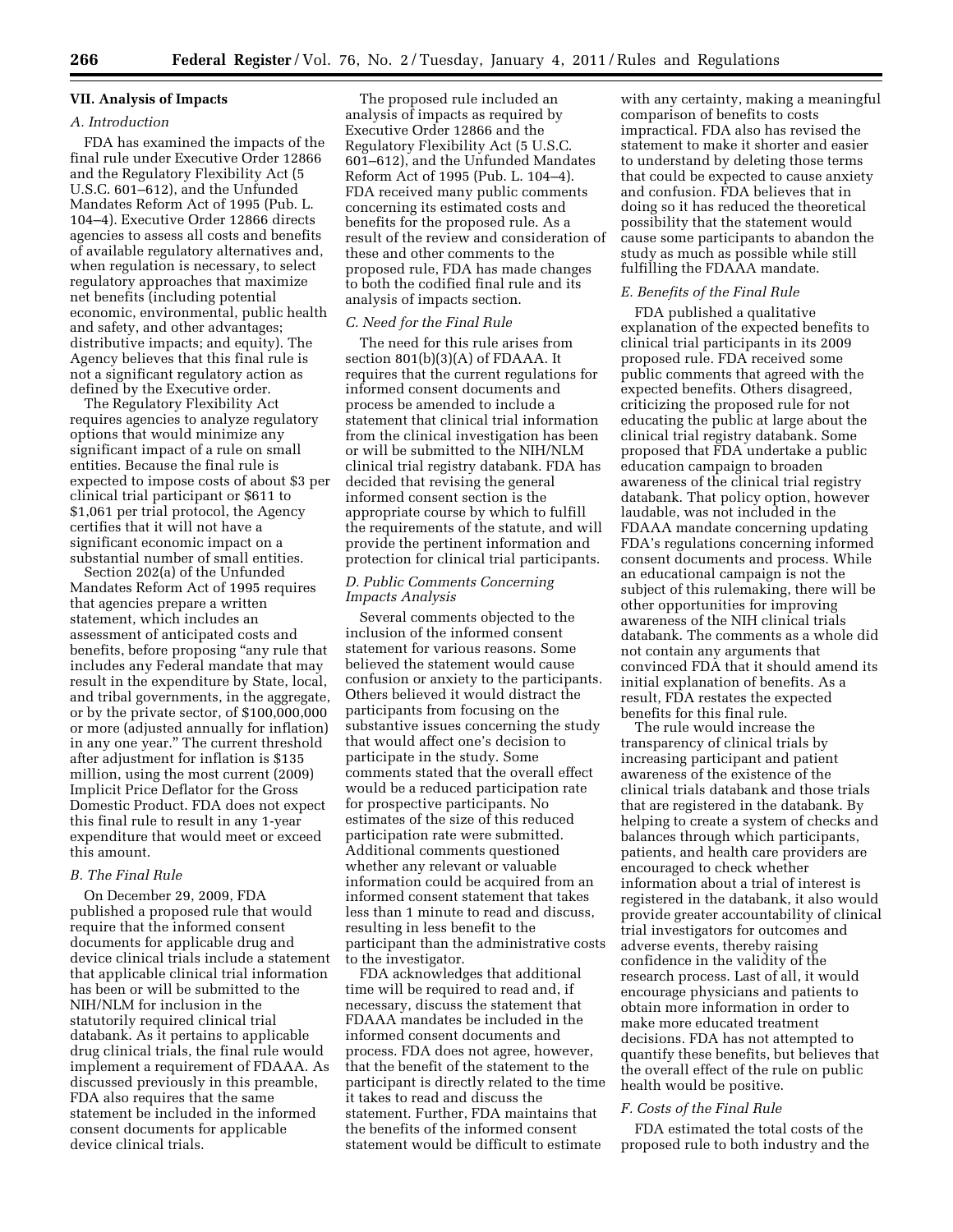clinical trial participant population to range from \$688,000 to \$2,398,000 annually. This equated to \$98 to \$342 per trial protocol, or about \$0.48 to \$0.96 per clinical trial participant. These costs included labor costs for both the investigator and the trial participant, as well as document preparation costs and paper materials costs. The cost of government oversight was not expected to be significant. For the most part, the public comments on the proposed rule did not address the structure of the cost analysis (except IRB review costs). FDA retains much of the cost analysis of the proposed rule for the final rule.

#### 1. Labor Costs

The costs of the final rule derive from complying with the requirement to add another statement to the informed consent documents and the additional time that medical professionals and clinical trial participants spend reading and discussing this statement.

We have revised the final cost estimate to account for the administrative costs for companies involved in pharmaceutical, biologic, and medical device research and manufacturing, and administrative costs for IRB oversight. These additional labor costs are due to the administrative review of the rule and the determination of compliance responsibilities. All companies involved in this would incur some labor costs, regardless of the frequency with which they undertake clinical trials. Census data from 2002 list 5,666 companies in the seven North American Industrial Classification System (NAICS) categories that would be subject to this rule. FDA estimates that each could expend about 2 hours to review the final rule and determine any changes it needs to make to its internal administrative policies due to this rule. The pharmaceutical and medicine manufacturing category of the NAICS lists the hourly wage for a manager in this category at about \$54. A 35 percent

adjustment to this figure for employee benefits results in total hourly compensation costs of about \$73. A onetime 2 hour review for each company would result in compliance costs of almost \$147 per company, and a total of about \$830,000 for the industry. This equates to an annualized cost (over 5 years at a 7 percent discount rate) of about \$202,000 for the entire industry. These estimates may overstate true compliance costs for review of the rule since those companies that rarely sponsor clinical trials on even an occasional basis may not expend as much labor as those who do so more frequently.

For the proposed rule, FDA estimated that it receives about 7,000 clinical trial protocol submissions annually for applicable clinical trials that would be subject to this final rule, with the vast majority of the submissions to the FDA's Center for Drug Evaluation and Research (CDER). The public comments did not address the size of this estimate. However, further analysis of the data upon which the estimates were made shows that up to 30 percent of the CDER protocols may be for phase 1 clinical trials which would not be subject to the final rule. FDA has adjusted the estimated number of CDER trial protocols accordingly, which results in a reduction of the total trial protocols estimate to 5,146. FDA estimates of average numbers of participants per clinical trial vary greatly across FDA Centers, from single-patient INDs to vaccine trials with over 25,000 participants. Published data on average number of participants per trial, therapeutic area, suggests that the average number of participants in phase 1, 2, and 3 clinical trials of pharmaceuticals, biotech, and medical device products may range from about 200 to 360.1 FDA did not receive any comments on this estimate of the average number of participants per clinical trial, and retains it for the analysis of the final rule.

Compliance with the rule would require that the informed consent documents contain the required statement concerning the clinical trial's inclusion in the clinical trial registry databank and provide for any additional discussion concerning this statement between participants and the medical professional administering the documents. As discussed previously in this preamble, FDA received many comments concerning the language used in the statement, as well as the length of time necessary to read and, if necessary, discuss this statement with the medical professional administering the study. Due to these comments, FDA has both simplified the language used in the statement, and reduced the length of the statement by about 50 percent. Additionally, FDA has revised its estimate of the average number of minutes that a clinical trial participant would require to read and discuss the statement from a range of 30 seconds to 1 minute used in the analysis of the proposed rule to 3 minutes for the analysis of the final rule.

Registered nurses, or other medical professionals with a similar level of training, often administer and discuss the informed consent forms with trial participants. The average compensation for a registered nurse in 2008 was \$40.54 per hour, including a 35 percent increase to account for benefits. The increased labor cost for administering the informed consent procedures for these medical professionals in applicable clinical trials for all participants ranges from \$2.09 million to \$3.76 million (see Table 1 of this document). This estimate is the result of \$40.54 per hour times 3 minutes per participant times 200 to 360 participants per trial times 5,146 protocols per year. The cost to the sponsor per prospective participant is estimated at \$2.03 and the cost per trial protocol is estimated to range from \$405 to \$730.

## TABLE 1—COSTS OF INFORMED CONSENT PROPOSED RULE

| Cost factor                                | Annual cost         |
|--------------------------------------------|---------------------|
| Labor Cost-Administrative Review of Rule 1 | \$202,000           |
|                                            | 2,086,000-3,755,000 |
|                                            | 801,000-1,442,000   |
|                                            | 29,000              |
|                                            | 17.000              |
|                                            | 7.000-12.000        |

<sup>1</sup>*Parexel's Bio/Pharmaceutical R&D Statistical Sourcebook 2008/2009,* Parexel International Corp., copyright 2008, p. 160. The average number of participants (not weighted by therapeutic area) in phase 1, 2, and 3 clinical trials in 2006 was 27, 141,

and 444, respectively. The unweighted average of these numbers is 204. As an upper bound, FDA uses the average of the numbers representing the therapeutic area with the largest average number of participants in each of the three clinical phases,

which would tend to overstate the average size of participants. This upper bound is calculated at 360 participants per trial protocol.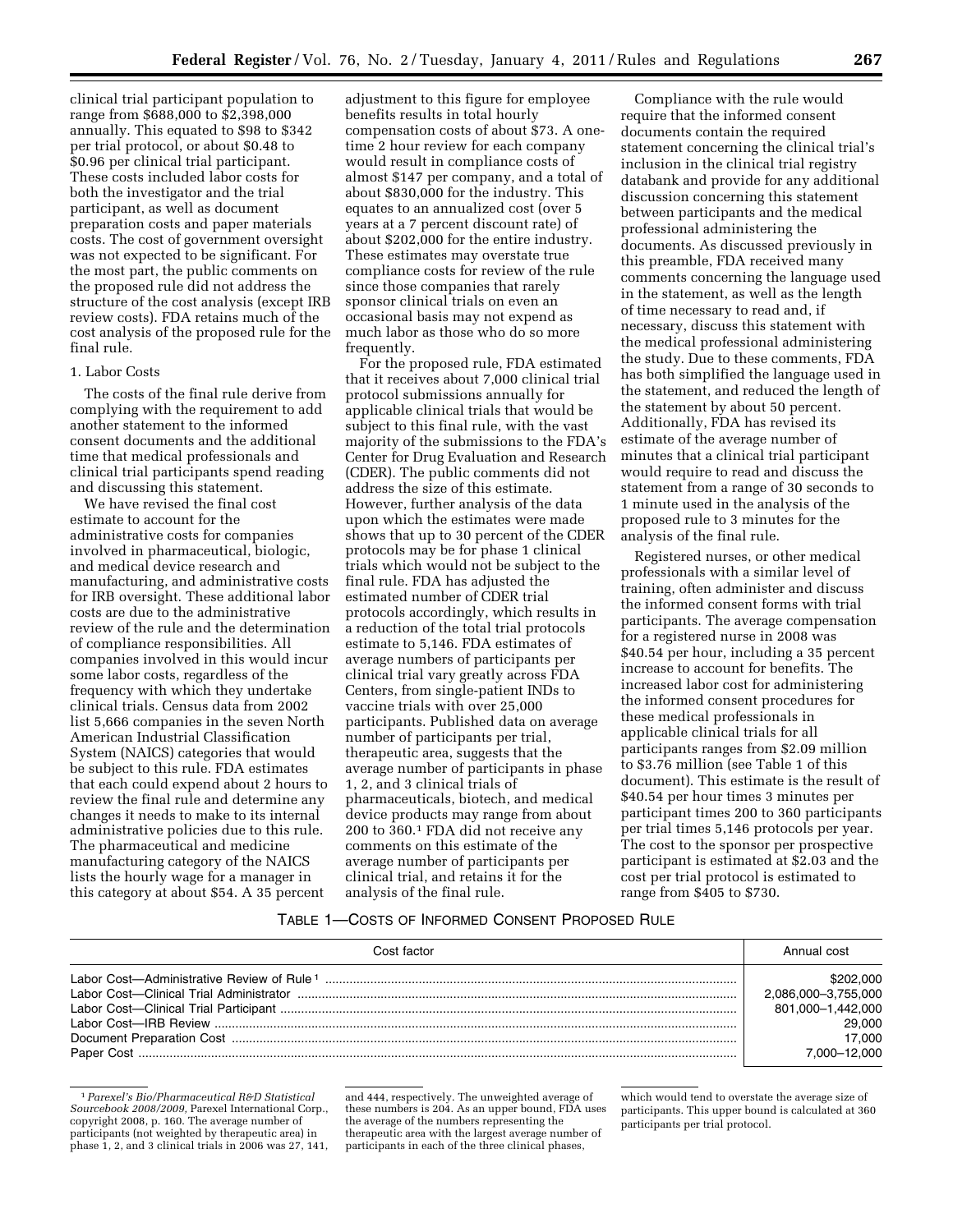# TABLE 1—COSTS OF INFORMED CONSENT PROPOSED RULE—Continued

| ∵ost factor | Annual cost |
|-------------|-------------|
| Total Costs | nnn         |
|             | ני וי       |

1This is a one-time cost of \$830,000 annualized over 5 years at 7 percent.

Some clinical trial participants are compensated for their participation in trials. Whether an individual participant receives compensation or not, the additional time spent by all participants to read and discuss the new informed consent statement represents a social cost of the rule. Using the median U.S. wage rate of \$15.57 per hour, a clinical trial participant would be expected to incur a cost of \$0.78 for the 3 minutes to read and, if necessary, discuss the proposed informed consent statement. On an annual basis over the 5,146 clinical trials, this would amount to about \$0.80 million to \$1.44 million.

Comments to the proposed rule included a criticism that FDA had failed to account for the costs to IRB for its oversight role of the new statement. FDA agrees that the new informed consent statement will require an additional amount of oversight from IRBs. FDA has added to its cost elements a labor cost for the effort of the IRBs to determine that the statement has been added to the model templates for informed consent documents. Although IRBs can have many members, in practice, only one or two members may be involved in reviewing the study documents on behalf of the IRB for inclusion of all the necessary informed consent statements. FDA estimates the additional review of the entirety of consent forms and documents to determine that the new statement is appropriately included could take an additional 3 minutes of administrative effort for each of the 5,146 protocols. FDA bases its cost estimate on the mean hourly pay rate for physicians, adjusted 35 percent for benefits, of \$113.2 Using these factors, FDA estimates that an additional \$29,000 in labor costs will be incurred due to this final rule.

The cost of incorporating the new statement into the informed consent documents is expected to be very small. The new statement would only need to be written once per protocol and is estimated to take about 5 minutes. Using the same wage rate as mentioned previously, \$40.54 per hour, the additional annual costs to write the statement for the 5,146 annual protocols

would total to about \$17,000. The capital cost of adding the new informed consent statement would only consist of the additional paper. At a cost of about \$0.02 per page and about one-third of a page per participant, the total paper costs for this rule are estimated to range from \$7,000 to \$12,000 annually.

#### 2. Total Industry Costs

The total costs of the final rule to both industry and the clinical trial participant population are estimated to range from \$3.14 million to \$5.46 million annually. This equates to \$611 to \$1,061 per trial protocol, or about \$2.95 to \$3.05 per clinical trial participant.

#### 3. Costs to Government

FDA did not receive any comments on its estimate of the impacts of the proposed rule on government costs, and retains its conclusions for the final rule. The costs to government for oversight of this rule would be extremely low as a review of a sample of informed consent documents for each trial would only be increased, at most, by a few minutes per clinical trial due to the additional informed consent statement. FDA believes this cost would not be significant.

## 4. Alternatives to the Final Rule

FDAAA specifically requires that the regulations concerning informed consent documents include a statement that clinical trial information has been or will be submitted for inclusion in the clinical trial registry databank. It did not provide FDA with discretion concerning the inclusion of a statement for applicable drug clinical trials. For the reasons stated previously in this document, FDA has decided to require the revised, shorter statement be included in the informed consent documents for medical device trials as well. If the final rule did not include the new informed consent statement for applicable medical device clinical trials, the annual costs of the rule would be reduced by \$207,000 to \$615,000 per year. If FDA had not revised the informed consent statement to make it both shorter and easier to understand, the compliance costs would have been larger than those estimated in this analysis.

## 5. Regulatory Flexibility Act

# Impacts on Small Entities

The Regulatory Flexibility Act requires agencies to analyze regulatory options that would minimize any significant impact of a rule on small entities. The companies that would be affected are classified in seven separate NAICS categories by the Census Bureau. The affected industries are NAICS 325412—Pharmaceutical Preparation; NAICS 325414—Biological Products (except diagnostic); NAICS 334510— Electromedical and Electrotherapeutic Apparatus; NAICS 339112—Surgical and Medical Instrument; NAICS 339113—Surgical Appliance and Supplies; NAICS 339114—Dental Equipment and Supplies; NAICS 339115—Opthalmic Goods.

The Small Business Administration (SBA) size standards for all these industries define small entities as those companies with less than 500 employees, except for pharmaceutical preparation, for which it defines a small entity as one with less than 750 employees. The most recent Census of Manufacturers data that offers the level of detail for establishments at or near the employee size limits as defined by SBA is from 2002 (the 2007 Census data on the size distributions were not yet available; using 2002 data for the calculations overstates the likely effects on small businesses). In each of these establishment size categories, large majorities of the establishments meet the criteria as small entities. Even taking into account that many of these establishments are parts of multiestablishment corporations, significant numbers of companies would still qualify as small entities. Preliminary Census data from 2007, though less detailed, shows that significant numbers of establishments continue to have less than 100 employees across all of these categories. While FDA expects that most companies sponsoring applicable clinical trials would be larger than the average-sized company in their industry, FDA concludes that a substantial number of sponsoring companies would still qualify as small entities.

The cost analysis concluded that the compliance cost of the proposed rule per trial protocol would range from \$611 to \$1,061. Some firms will direct

<sup>2</sup>U.S. Department of Labor, Bureau of Labor Statistics, May 2009 National Occupational Employment and Wage Estimates United States, p. 8.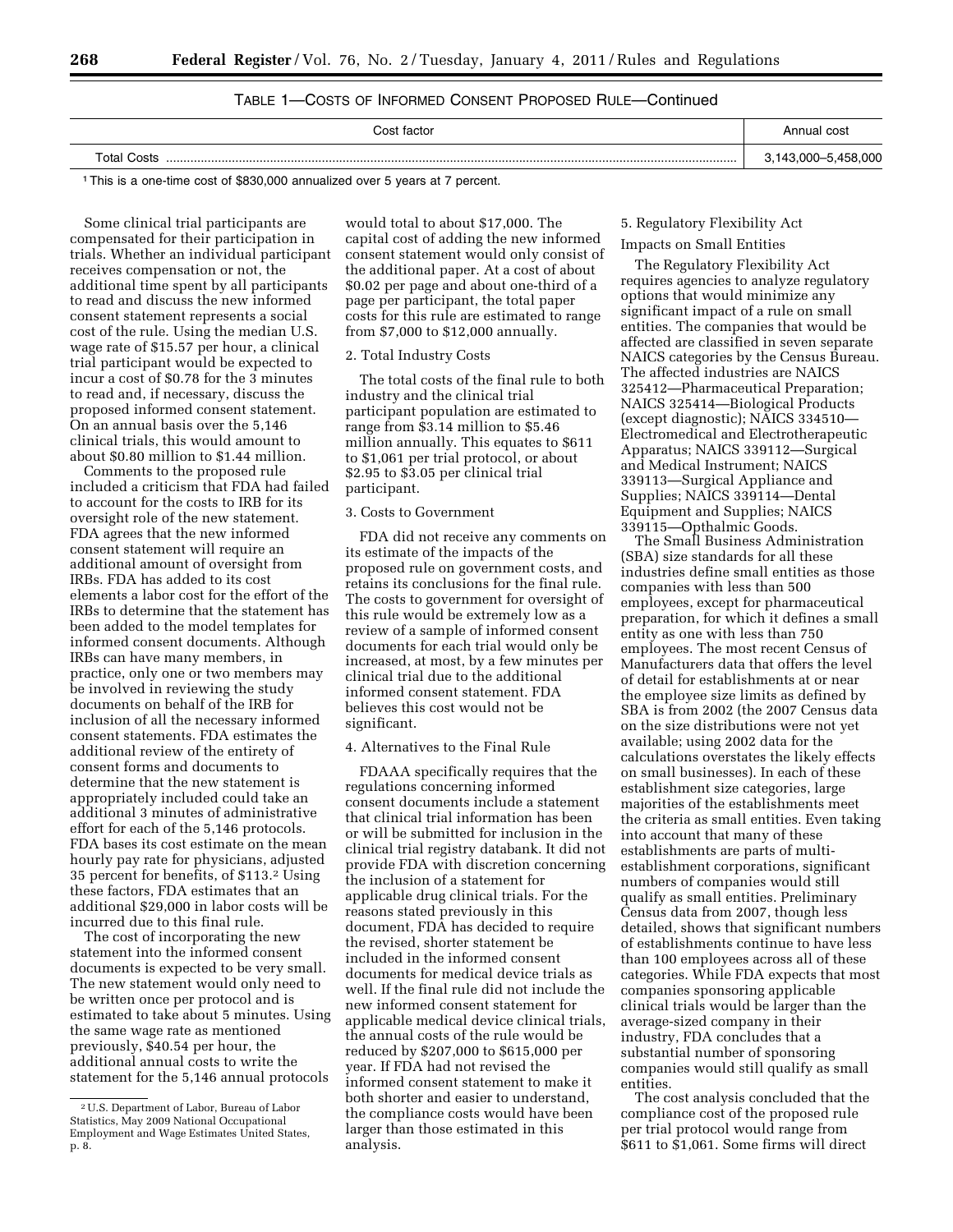multiple applicable clinical trials in the same year. For large firms that would administer the informed consent documents for 10 separate trials, the cost would range from \$6,110 to \$10,610 per year. Using 2002 Census data, the average value of shipments for establishments in these industries with one to four employees ranged from \$244,000 to \$824,000 according to the Census of Manufacturers. Assuming that such small operations had one applicable clinical trial administered each year, the costs of the proposed rule would represent, at most, 0.43 percent of the annual value of shipments. For establishments with 50 or more employees, the compliance costs would represent 0.11 percent or less of the value of shipments even with 10 applicable clinical trials administered annually. For establishments with 100 or more employees, the compliance costs would represent 0.23 percent or less of the value of shipments even with 50 applicable clinical trials administered annually. Because of the small costs that would be incurred relative both to the total cost of a clinical trial and the revenues of an individual sponsor of a product undergoing a clinical trial, the Agency certifies that the final rule would not have a significant economic impact on a substantial number of small entities.

## **VIII. Paperwork Reduction Act**

FDA concludes that the informed consent requirement in this document is not subject to review by the Office of Management and Budget because it does not constitute a ''collection of information'' under the Paperwork Reduction Act of 1995 (44 U.S.C. 3501– 3520). Rather, the requirement to include a statement in informed consent documents and processes on submission of information to the clinical trial data bank is a ''public disclosure of information originally supplied by the Federal government to the recipient for the purpose of disclosure to the public'' (5 CFR 1320.3(c)(2)).

#### **IX. Federalism**

FDA has analyzed this final rule in accordance with the principles set forth in Executive Order 13132. FDA has determined that the final rule does not contain policies that have substantial direct effects on the States, on the relationship between the National Government and the States, or on the distribution of power and responsibilities among the various levels of government. Accordingly, the Agency has concluded that the final rule does not contain policies that have federalism implications as defined in

the Executive order and, consequently, a federalism summary impact statement is not required.

## **X. References**

The following references have been placed on display in the Division of Dockets Management, Food and Drug Administration, 5630 Fishers Lane, rm. 1061, Rockville, MD 20857 and may be seen by interested persons between 9 a.m. and 4 p.m., Monday through Friday. We have verified the Web site addresses, but we are not responsible for any subsequent changes to the Web sites after this document publishes in the **Federal Register**.

1. Food and Drug Administration, ''Protection of Human Subjects; Informed Consent Final Rule'' (46 FR 8942, January 27, 1981). ''FDA recognizes that the documentation of informed consent represents only one part of the entire consent process. The consent form itself is merely an aid to assure that a required minimum of information is provided to the subject and that the subject consents. The entire informed consent process involves giving the subject all the information concerning the study that the subject would reasonably want to know; assuring that the subject has comprehended this information; and finally, obtaining the subject's consent to participate.'' 46 FR 8942 at 8945. Available at: *[http://www.fda.gov/ScienceResearch/](http://www.fda.gov/ScienceResearch/SpecialTopics/RunningClinicalTrials/ucm113818.htm) [SpecialTopics/RunningClinicalTrials/](http://www.fda.gov/ScienceResearch/SpecialTopics/RunningClinicalTrials/ucm113818.htm) [ucm113818.htm](http://www.fda.gov/ScienceResearch/SpecialTopics/RunningClinicalTrials/ucm113818.htm)*, accessed August 9, 2010.

2. National Commission for the Protection of Human Subjects of Biomedical and Behavioral Research, ''The Belmont Report: Ethical Principles and Guidelines for the Protection of Human Subjects of Research.'' Part A: Boundaries Between Practice & [Research, April 18, 1979, available at: http://](http://www.hhs.gov/ohrp/humansubjects/guidance/belmont.htm)  www.hhs.gov/ohrp/humansubjects/ guidance/belmont.htm, accessed August 9, 2010.

3. National Research Act, Title II (Pub. L. 93–348, July 12, 1974).

4. Trials of War Criminals Before the Nuremberg Military Tribunals Under Control Council Law, No. 10, Vol. 2, pp. 181–182; Washington, DC, U.S. Government Printing Office (1949), available at: *[http://](http://www.loc.gov/rr/frd/Military_Law/pdf/NT_war-criminals_Vol-II.pdf)  [www.loc.gov/rr/frd/Military](http://www.loc.gov/rr/frd/Military_Law/pdf/NT_war-criminals_Vol-II.pdf)*\_*Law/pdf/ NT*\_*[war-criminals](http://www.loc.gov/rr/frd/Military_Law/pdf/NT_war-criminals_Vol-II.pdf)*\_*Vol-II.pdf,* accessed August 9, 2010.

5. Council for International Organizations of Medical Sciences, *International Ethical Guidelines for Biomedical Research Involving Human Subjects* (2002), Guideline 5, No. 7 states that the informed consent process include information that subjects, after completion of the study, will be provided with general research results and any findings relating to their particular health status. Guideline 5, No. 11 states that the subject be informed of ''the expected benefits of the research to the community or to society at large.'', available at: *[http://](http://www.cioms.ch/publications/layout_guide2002.pdf) [www.cioms.ch/publications/layout](http://www.cioms.ch/publications/layout_guide2002.pdf)*\_ *[guide2002.pdf,](http://www.cioms.ch/publications/layout_guide2002.pdf)* accessed August 9, 2010.

6. World Medical Association, *Declaration of Helsinki, Ethical Principles for Medical* 

*Research Involving Human Subjects,* 59th WMA General Assembly, Seoul, October 2008, Section C.33 states that: ''At the conclusion of the study, patients entered into the study are entitled to be informed about the outcome of the study and to share any benefits that result from it. \* \* \*'', available at: *[http://www.wma.net/en/30publications/](http://www.wma.net/en/30publications/10policies/b3/17c.pdf) [10policies/b3/17c.pdf](http://www.wma.net/en/30publications/10policies/b3/17c.pdf)*, accessed August 9, 2010.

7. Sim, I., A. Chan, A. Gülmezoglu, ''Clinical Trial Registration: Transparency is the Watchword,'' *The Lancet,* Vol. 367, Issue 9523, p. 1631, May 2006.

8. De Angelis, C., J. M. Drazen, et al. ''Is This Clinical Trial Fully Registered?: A Statement From the International Committee of Medical Journal Editors,'' International Committee of Medical Journal Editors, available at: *[http://www.icmje.org/](http://www.icmje.org/update_may05.html)  update*\_*[may05.html](http://www.icmje.org/update_may05.html)*, accessed October 4, 2010.

9. Several examples of model templates can be found at:

a. Mayo Clinic, Institutional Review Board, IRB Consent Form Template, available at: *[http://mayoresearch.mayo.edu/mayo/](http://mayoresearch.mayo.edu/mayo/research/irb/upload/irb10294.pdf)  [research/irb/upload/irb10294.pdf](http://mayoresearch.mayo.edu/mayo/research/irb/upload/irb10294.pdf)* accessed July 7, 2010;

b. Stanford University Research Compliance Office, Human Subjects Research, ''Stanford University Consent (includes HIPAA), available at: *[http://](http://humansubjects.stanford.edu/consents/SUSampCons_CA_privacy.doc) [humansubjects.stanford.edu/consents/](http://humansubjects.stanford.edu/consents/SUSampCons_CA_privacy.doc)  [SUSampCons](http://humansubjects.stanford.edu/consents/SUSampCons_CA_privacy.doc)*\_*CA*\_*privacy.doc,* accessed July 7, 2010;

c. Duke University School of Medicine, Institutional Review Board, ''Sample Consent,'' available at: *[http://](http://irb.duhs.duke.edu/wysiwyg/downloads/Consent_Template_-_Long_Form_102_01-02-09_JW.doc) [irb.duhs.duke.edu/wysiwyg/downloads/](http://irb.duhs.duke.edu/wysiwyg/downloads/Consent_Template_-_Long_Form_102_01-02-09_JW.doc) Consent*\_*[Template](http://irb.duhs.duke.edu/wysiwyg/downloads/Consent_Template_-_Long_Form_102_01-02-09_JW.doc)*\_*-*\_*Long*\_*Form*\_*102*\_*01-02- 09*\_*[JW.doc,](http://irb.duhs.duke.edu/wysiwyg/downloads/Consent_Template_-_Long_Form_102_01-02-09_JW.doc)* accessed July 7, 2010;

d. University of Michigan Medical School, Informed Consent & Assent Templates, ''Informed Consent Template (Standard) Version 3–29–10,'' available at: *[http://](http://med.umich.edu/irbmed/ict.htm) [med.umich.edu/irbmed/ict.htm,](http://med.umich.edu/irbmed/ict.htm)* accessed July 7, 2010;

e. University of Texas at Austin, Office of Research Support, ''Consent Form 1—For Greater Than Minimal Risk Studies,'' available at: *[http://www.utexas.edu/research/](http://www.utexas.edu/research/rsc/humansubjects/forms/consent_form_1.doc)  [rsc/humansubjects/forms/consent](http://www.utexas.edu/research/rsc/humansubjects/forms/consent_form_1.doc)*\_ *form*\_*[1.doc,](http://www.utexas.edu/research/rsc/humansubjects/forms/consent_form_1.doc)* accessed on July 7, 2010;

f. Children's Hospital Boston, Office of Clinical Investigation, ''English Informed Consent Template,'' available at: *[http://](http://www.childrenshospital.org/cfapps/research/data_admin/Site2206/Documents/Consent_Template.doc) [www.childrenshospital.org/cfapps/research/](http://www.childrenshospital.org/cfapps/research/data_admin/Site2206/Documents/Consent_Template.doc) data*\_*[admin/Site2206/Documents/](http://www.childrenshospital.org/cfapps/research/data_admin/Site2206/Documents/Consent_Template.doc) Consent*\_*[Template.doc,](http://www.childrenshospital.org/cfapps/research/data_admin/Site2206/Documents/Consent_Template.doc)* accessed July 8, 2010;

g. Partners Human Research Committee, Consent Forms, ''Drug Trial Consent Form Template,'' available at: *[http://](http://healthcare.partners.org/phsirb/irbforms/Consent_Templates_and_Instructions/PHS_Research_Consent_Form_Adult_Surrogate_Drug_2.2010.doc) [healthcare.partners.org/phsirb/irbforms/](http://healthcare.partners.org/phsirb/irbforms/Consent_Templates_and_Instructions/PHS_Research_Consent_Form_Adult_Surrogate_Drug_2.2010.doc) Consent*\_*Templates*\_*and*\_*[Instructions/](http://healthcare.partners.org/phsirb/irbforms/Consent_Templates_and_Instructions/PHS_Research_Consent_Form_Adult_Surrogate_Drug_2.2010.doc) PHS*\_*[Research](http://healthcare.partners.org/phsirb/irbforms/Consent_Templates_and_Instructions/PHS_Research_Consent_Form_Adult_Surrogate_Drug_2.2010.doc)*\_*Consent*\_*Form*\_ *Adult*\_*Surrogate*\_*Drug*\_*[2.2010.doc,](http://healthcare.partners.org/phsirb/irbforms/Consent_Templates_and_Instructions/PHS_Research_Consent_Form_Adult_Surrogate_Drug_2.2010.doc)* accessed July 8, 2010;

h. Walter Reed Army Medical Center, NCA Templates, ''Informed Consent Form.'' Available at: *http://www.wramc.army.mil/ Patients/healthcare/dci/protocols/nca [templates/INFORMED%20CONSENT%](http://www.wramc.army.mil/Patients/healthcare/dci/protocols/ncatemplates/INFORMED%20CONSENT%20FORM%20(ICF)/WRNMMC_ClinicalTrialsICF.doc) 20FORM%20(ICF)/WRNMMC*\_*ClinicalTrials ICF.doc,* accessed July 8, 2010;